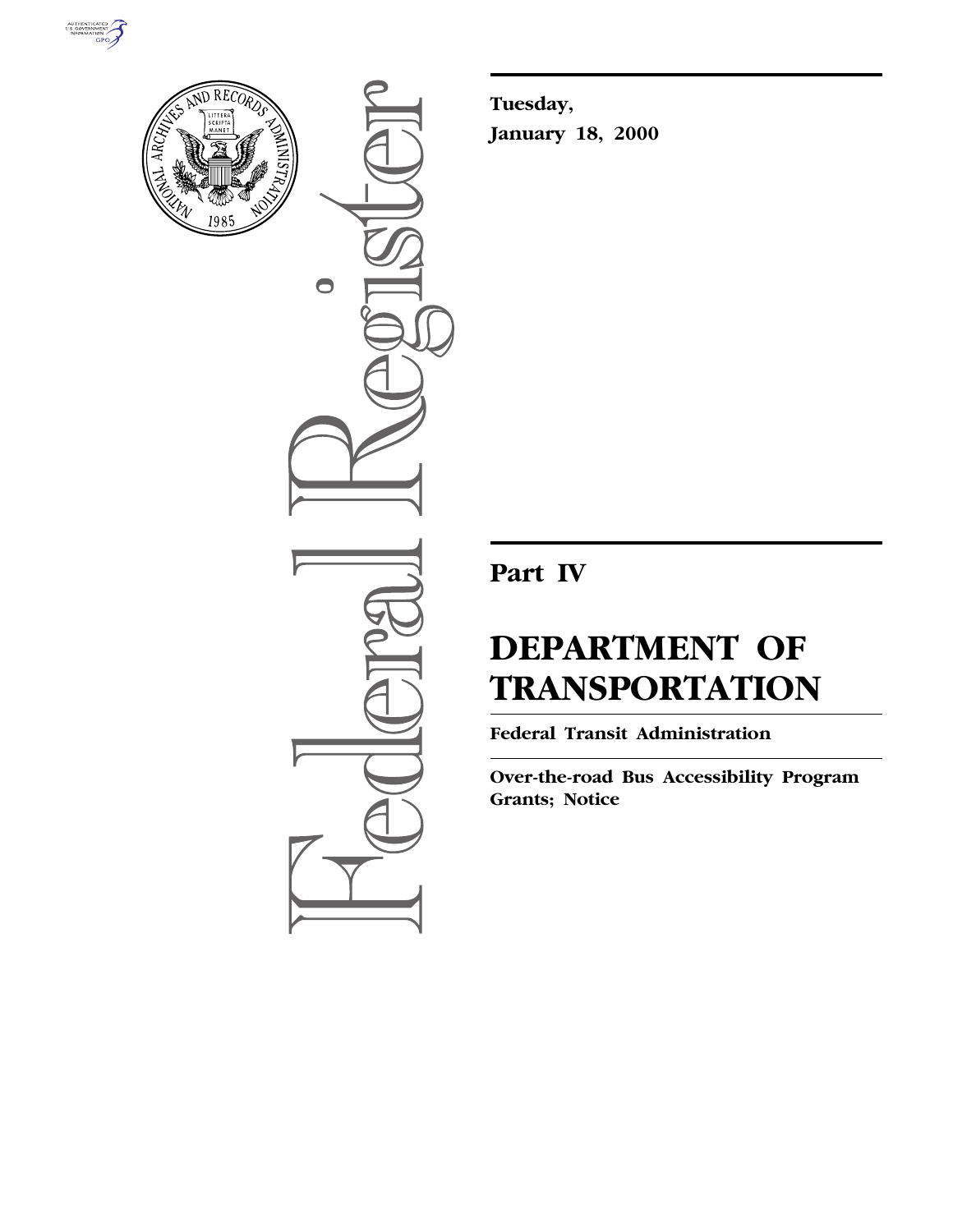### **DEPARTMENT OF TRANSPORTATION**

#### **Over-the-road Bus Accessibility Program Grants**

**AGENCY:** Federal Transit Administration (FTA), DOT.

**ACTION:** Notice of Availability of Funds; Solicitation of Grant Applications.

**SUMMARY:** The U.S. Department of Transportation (DOT) Federal Transit Administration (FTA) announces the availability of funds in fiscal year (FY) 2000 for the Over-the-road Bus (OTRB) Accessibility Program, authorized by section 3038 of the Transportation Equity Act for the 21st Century (TEA– 21). The OTRB Accessibility Program makes funds available to private operators of over-the-road buses to finance the incremental capital and training costs of complying with DOT's over-the-road bus accessibility final rule, published in the **Federal Register** Notice on September 24, 1998. The OTRB Accessibility Program calls for national solicitation of applications, with grantees to be selected on a competitive basis. FTA's FY 2000 Appropriation Act made Federal funds available for intercity fixed route projects at up to 90 percent of the project cost. All other projects will be funded at up to 50 percent of the project cost.

A total of \$24.3 million is available for the program over the life of TEA–21. The guaranteed level of funding available for intercity fixed-route service was \$2 million in FY 1999, and is \$2 million in FY 2000, \$3 million in FY 2001, and \$5.3 million in FY 2002 and FY 2003, for a total of \$17.5 million. The guaranteed level of funding for other over-the-road bus services, including charter and tour bus, is \$1.7 million per year from FY 2000 to 2003, for a total of \$6.8 million.

The FY 2000 Appropriation Act changed the Federal match ratio for intercity fixed route providers from up to 50 percent of the project cost to up to 90 percent of the project cost. All other over-the-road bus accessibility program projects will be funded at up to 50 percent of the project cost.

For FY 2000, \$2 million was appropriated for intercity fixed-route service providers and \$1.7 million was appropriated for other over-the-road service providers.

This announcement describes application procedures for the OTRB Accessibility Program and the procedures FTA will use to determine which projects it will fund. It includes all of the information needed to apply

for an OTRB Accessibility Program grant.

This announcement is available on the Internet on the FTA website at: [http://www.fta.dot.gov/library/legal/ fr00toc.htm]. FTA will announce final selections on the website and in the **Federal Register**.

**DATES:** Complete applications for OTRB Accessibility Program grants must be submitted to the appropriate FTA regional office (see Appendix A) by the close of business April 28, 2000. The appropriate FTA regional office is that office which serves the state in which an applicant's headquarters office is located. FTA intends to announce grant selections in July 2000, and it is anticipated that grants will be made by September 30, 2000, the end of the Federal fiscal year. FTA will accept comments on this notice until (30 days after date published). Based on input, FTA may provide amending or clarifying program information.

**ADDRESSES:** Comments and questions related to this notice can be mailed, faxed, or electronically submitted to the following: Sue Masselink, Federal Transit Administration, Room 9315, 400 7th Street, SW, Washington, DC 20590 (FAX (202) 366–7951, e-mail address: sue.masselink@fta.dot.gov).

**FOR FURTHER INFORMATION:** Contact the appropriate FTA Regional Administrator (Appendix A) for application-specific information and issues. For general program information, contact Sue Masselink, Office of Program Management, (202) 366–2053, e-mail: sue.masselink@fta.dot.gov. A TDD is available at 1–800–877–8339 (TDD/FIRS).

#### **SUPPLEMENTARY INFORMATION:**

#### **Table of Contents**

- I. General Program Information
- II. Guidelines for Preparing Grant Applications
- III. Submission of Applications
- Appendix A FTA Regional Offices
- Appendix B Sample Project Budget
- 
- Appendix C Certifications and Assurances Application Checklist
- Appendix E OMB Standard Form 424, ''Federal Assistance''

#### **I. General Program Information**

#### *A. Authority*

The program is authorized under Section 3038 of the Transportation Equity Act for the 21st Century (TEA– 21). Funds have been appropriated for this program under the Department of Transportation and Related Agencies Appropriations Act, 2000.

#### *B. Background*

Over-the-road buses are used in intercity fixed-route service as well as other services, such as charter and tour bus services. These services are an important element of the U.S. transportation system. TEA–21 authorizes FTA's new Over-the-road Bus Accessibility Program to assist overthe-road bus operators in complying with the Department's Over-the-road Bus Accessibility rule, ''Transportation for Individuals with Disabilities'' (49 CFR Part 37) published in a **Federal Register** notice on September 24, 1998.

*Summary of DOT's Over-the-Road Bus Accessibility Rule.* Under the overthe-road bus accessibility rule, all new buses obtained by large (Class I carriers, i.e., those with gross annual operating revenues of \$5.3 million or more), fixedroute carriers, starting in 2000, must be accessible, with wheelchair lifts and tiedowns that allow passengers to ride in their own wheelchairs. The rule requires the fixed-route carriers' fleets to be completely accessible by 2012. The buses acquired by small (gross operating revenues of less than \$5.3 million annually) fixed-route providers also are required to be lift-equipped, although they do not have a deadline for total fleet accessibility. Small providers also can provide equivalent service in lieu of obtaining accessible buses. Starting in 2001, charter and tour companies will have to provide service in an accessible bus on 48 hours' advance notice. Fixedroute companies must also provide this kind of service on an interim basis until their fleets are completely accessible.

Small carriers who provide mostly charter or tour service and also provide a small amount of fixed-route service can meet all requirements through 48 hour advance-reservation service. Small carriers have an extra year to begin complying with the requirements which apply to them starting in October 2001, compared to October 2000 for large carriers.

Specifications describing the design features that an over-the-road bus must have to be readily accessible to and usable by persons who use wheelchairs or other mobility aids required by the ''Americans with Disabilities Act Accessibility Guidelines for Transportation Vehicles: Over-the-Road Buses'' rule (36 CFR Part 1192) were published in another **Federal Register** Notice on September 28, 1998.

#### *C. Scope*

Improving mobility and shaping America's future by ensuring that the transportation system is accessible, integrated, efficient and offers flexibility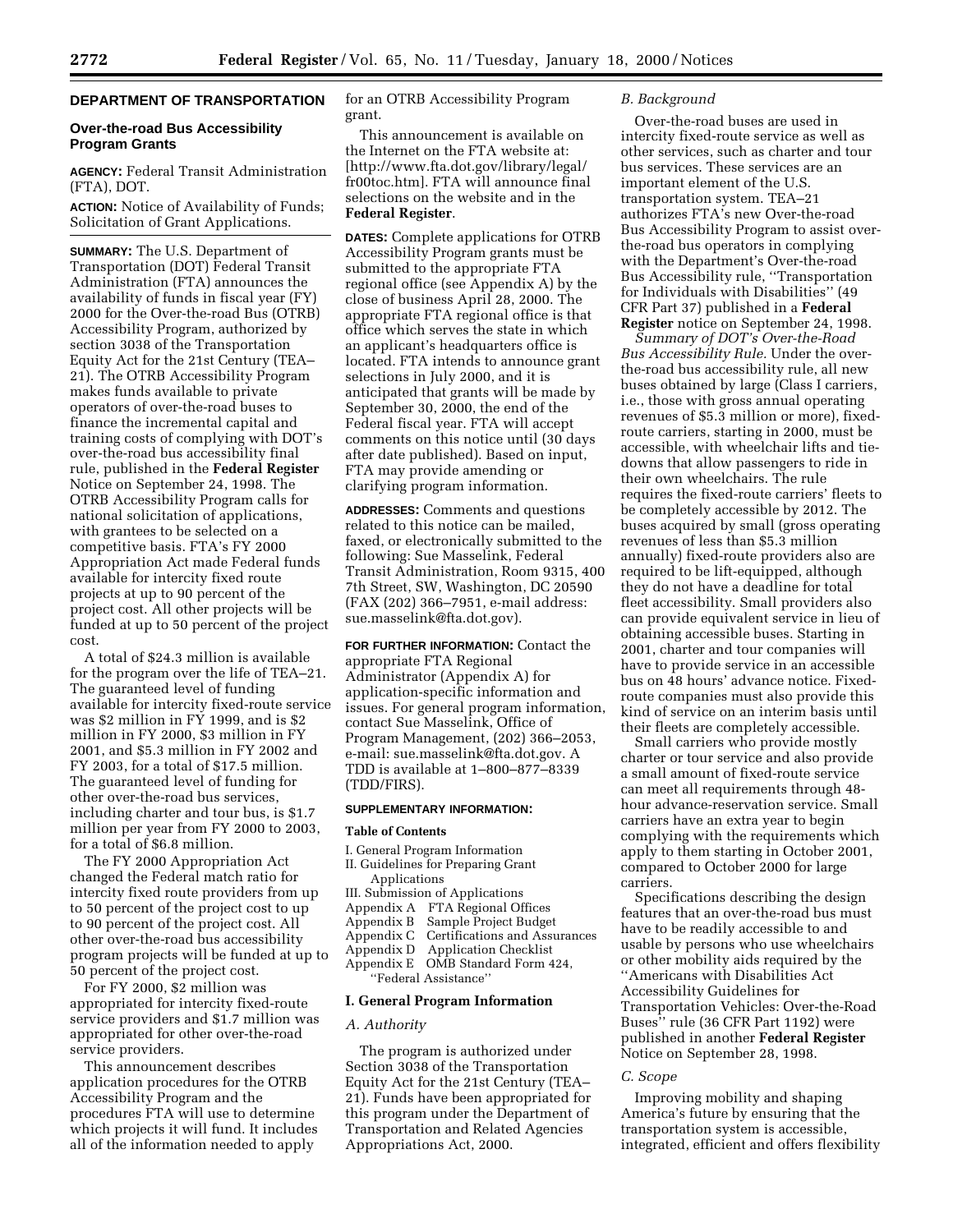of choices is a key strategic goal of the Department of Transportation. Over-theroad Bus Accessibility projects will improve mobility for individuals with disabilities by providing financial assistance to help make vehicles accessible and provide training to ensure that drivers and others understand how to use accessibility features as well as how to treat patrons with disabilities.

#### *D. Eligible Applicants*

Grants will be made directly to operators of over-the-road buses. Intercity, fixed-route over-the-road bus service providers may apply for the \$2 million appropriated for intercity fixedroute providers in FY 2000. Other overthe-road bus service providers, including operators of local fixed-route service, commuter service, and charter or tour service may apply for the \$1.7 million appropriated in FY 2000 for these providers. OTRB operators who provide intercity, fixed-route service and another type of service, such as commuter, charter or tour, may apply for both categories of funds with a single application. Private for-profit operators of over-the-road buses are eligible to be direct applicants for this program. This is a departure from the other FTA programs in which the direct applicant must be a state or local public body.

#### *E. Vehicle and Service Definitions*

An ''over-the-road bus'' is a bus characterized by an elevated passenger deck located over a baggage compartment.

Intercity, fixed-route over-the-road bus service is regularly scheduled bus service for the general public, using an over-the-road bus that: Operates with limited stops over fixed routes connecting two or more urban areas not in close proximity or connecting one or more rural communities with an urban area not in close proximity; has the capacity for transporting baggage carried by passengers; and makes meaningful connections with scheduled intercity bus service to more distant points.

Other over-the-road bus service means any other transportation using over-theroad buses, including local fixed-route service, commuter service, and charter or tour service (including tour or excursion service that includes features in addition to bus transportation such as meals, lodging, admission to points of interest or special attractions). While some commuter service may also serve the needs of some intercity fixed-route passengers, the statute includes commuter service in the definition of ''other'' service. Commuter service providers should apply for these funds,

even though the services designed to meet the needs of commuters may also provide service to intercity fixed-route passengers on an incidental basis. If a service provider can document that more than 50 percent of its passengers are using the service as intercity fixedroute service, the provider may apply for the funds designated for intercity fixed-route operators.

#### *F. Eligible Projects*

Projects to finance the incremental capital and training costs of complying with DOT's over-the-road bus accessibility rule (49 CFR Part 37) are eligible for funding. Incremental capital costs eligible for funding include adding lifts, tie downs, moveable seats, doors and all labor costs associated with work on the vehicle needed to make new vehicles accessible. Retrofitting vehicles with such accessibility components is also an eligible expense. Please see Buy America section for further determination of eligibility.

Funds may be awarded by FTA for costs already incurred by the applicants. Any new wheelchair accessible vehicles delivered since June 8, 1998, the date that the Transportation Equity Act for the 21sth Century was effective, are eligible for funding under the program. Vehicles of any age that have been retrofitted with lifts and other accessibility components since June 8, 1998 are also eligible for funding.

Eligible training costs are those required by the final accessibility rule as described in 49 CFR 37.209. These activities include training in proper operation and maintenance of accessibility features and equipment, boarding assistance, securement of mobility aids, sensitive and appropriate interaction with passengers with disabilities, and handling and storage of mobility devices. The costs associated with developing training materials or providing training for local providers of over-the-road bus services for these purposes are eligible expenses.

FTA has sponsored the development of accessibility training materials for public transit operators. FTA-funded Project Action is a national technical assistance program to promote cooperation between the disability community and transportation industry. Project Action provides training, resources and technical assistance to thousands of disability organizations, consumers with disabilities, and transportation operators. It maintains a resource center with the most up-to-date information on transportation accessibility. Project Action may be contacted at:

Project Action, 700 Thirteenth Street, N.W., Suite 200, Washington, DC 20590, Phone: 1–800–659–6428, Internet address: http://www.projectaction.org/.

#### *G. Grant Criteria*

FTA will award grants based on:

a. The identified need for over-theroad bus accessibility for persons with disabilities in the areas served by the applicant;

b. The extent to which the applicant demonstrates innovative strategies and financial commitment to providing access to over-the-road buses to persons with disabilities;

c. The extent to which the over-theroad bus operator acquires equipment required by DOT's over-the-road bus accessibility rule prior to the required timeframe in the rule;

d. The extent to which financing the costs of complying with DOT's rule presents a financial hardship for the applicant; and

e. The impact of accessibility requirements on the continuation of over-the-road bus service, with particular consideration of the impact of the requirements on service to rural areas and for low-income individuals.

These are the statutory criteria upon which funding decisions will be made. In addition to these criteria, FTA may also consider other factors, such as the size of the applicant's fleet and the approximate proportion of use the vehicle will get for the services eligible under the category of funds for which the applicant is applying.

#### *H. Grant Requirements*

The grant application must include documentation necessary to meet the requirements of FTA's Nonurbanized Area Formula program (Section 5311 under Title 49, United States Code). Technical assistance regarding these requirements is available in each FTA regional office. Federal requirements apply only to the incremental cost of adding the wheelchair accessibility features, either to new vehicles or when retrofitting existing vehicles.

Training costs are not subject to all requirements. For example, labor protections, Buy America, and school transportation are not applicable to training assistance.

1. *Buy America.* In the OTRB Accessibility program, FTA's Buy America regulations, 49 CFR Part 661, apply to the incremental capital cost of making vehicles accessible. Those regulations do not apply to associated labor costs. The following discussion relates to the contract between the grantee and the prime contractor.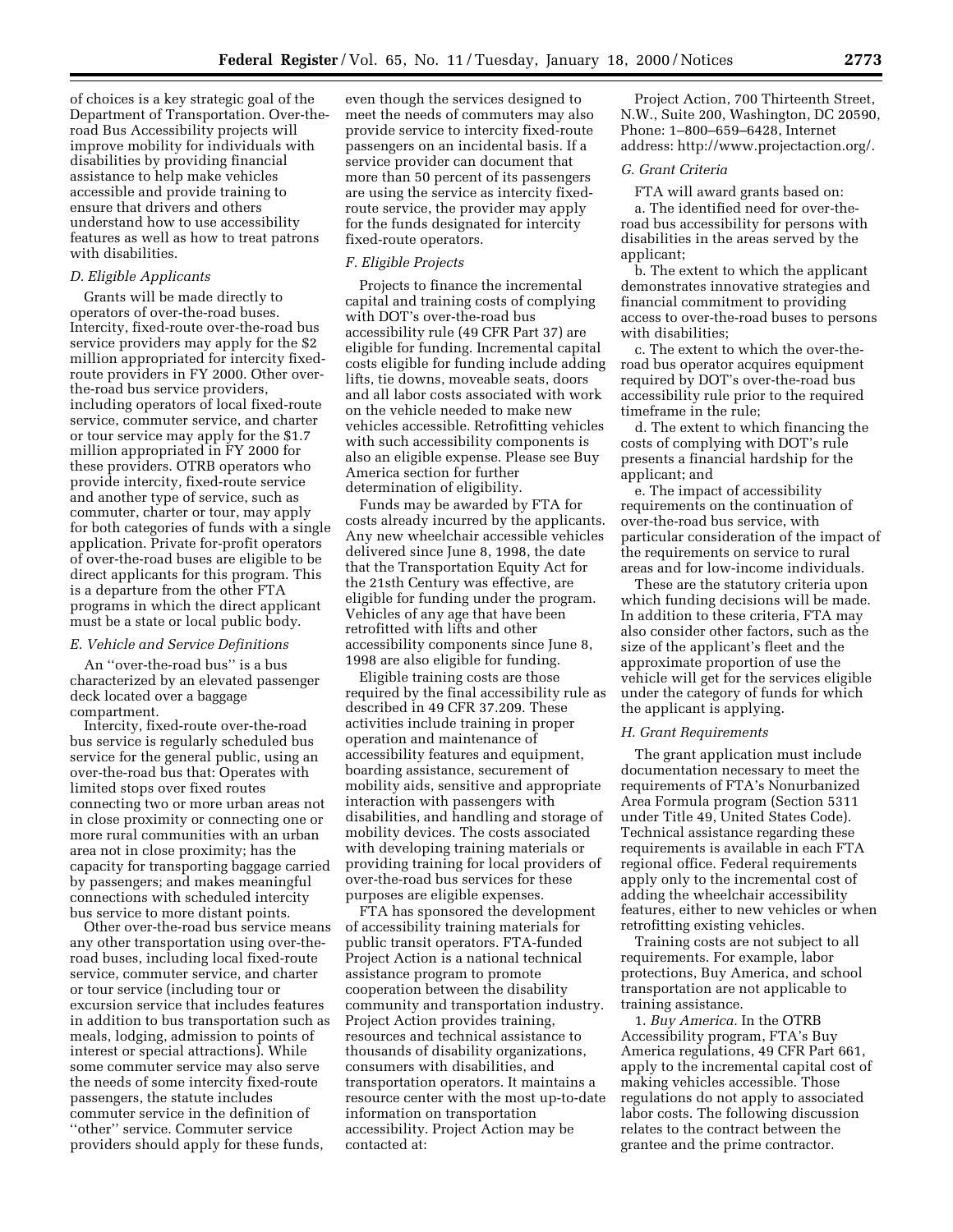The ''General Requirements'' found at 49 CFR 661.5 apply to that portion of the accessibility system being funded. That section requires that all of the manufacturing processes for the product take place in the United States and that all components of the product be made in the United States. A component is considered domestic if it is manufactured in the U.S.A., regardless of the origin of its subcomponents. The lift, the moveable seats, and the securement devices will all be considered components for purposes of this program; accordingly, a ''General Requirements'' analysis should be applied to each of these items individually. Should a recipient choose to request funding for only a specific component, such as the lift or the securement device, then the Buy America requirements would apply only to that item funded by FTA.

Three exceptions to the general requirements which can be found at 49 CFR 661.7: first, a waiver may be requested when the application of the regulation is not in the public interest; second, the general requirements will not apply if materials and products being procured are not produced in the United States in sufficient and reasonably available quantities and of a satisfactory quality; and third, a price differential waiver will be available under this program only if the grantee conducts a competitive procurement (see Competitive Procurement Section, below). FTA approval must be received by the recipient of FTA funds prior to the execution of contract.

It should also be noted that FTA has issued a general public interest waiver for all purchases under the Federal ''small purchase'' threshold, which is currently set at \$100,000. This waiver can be found in 49 CFR 661.7, Appendix A(e). In Section 3038(b) of TEA–21, Congress authorized FTA financing of the incremental capital costs of compliance with DOT's OTRB accessibility rule. Consistent with this provision, the small purchase waiver applies only to the incremental cost of the accessibility features FTA is funding. Where more than one bus is purchased, the grantee must consider the incremental cost increase for the entire procurement when determining if the small purchase waiver applies. For example, if \$30,000 is the incremental cost for the accessibility features eligible under this program per bus (regardless of the Federal share contribution), then a procurement of three buses with a total such cost of \$90,000, would qualify for the small purchase waiver. No special application to FTA would be required.

The grantee must obtain a certification from the bus manufacturer that all items included in the incremental cost for which the applicant is applying for funds meet Buy America requirements.

The Buy America regulations can be found at *www.fta.dot.gov/library/legal/ 49661.htm.*

2. *Labor Protection.* Before FTA may award a grant for capital assistance, 49 U.S.C. 5333(b) requires that fair and equitable arrangements must be made to protect the interests of transit employees affected by FTA assistance. Those arrangements must be certified by the Secretary of Labor as meeting the requirements of the statute. When a labor organization represents a group of affected employees in the service area of an FTA project, the employee protective arrangement is usually the product of negotiations or discussions with the union. The grant applicant can facilitate Department of Labor (DOL) certification by identifying in the application any previously certified protective arrangements that have been applied to similar projects undertaken by the grant applicant. Upon receipt of a grant application requiring employee protective arrangements, FTA will transmit the application to DOL and request certification of the employee protective arrangements. In accordance with DOL guidelines, DOL notifies the relevant unions in the area of the project that a grant for assistance is pending and affords the grant applicant and union the opportunity to agree to an arrangement establishing the terms and conditions of the employee protections. If necessary, DOL furnishes technical and mediation assistance to the parties during their negotiations. The Secretary of Labor may determine the protections to be certified if the parties do not reach an agreement after good faith bargaining and mediation efforts have been exhausted. DOL will also set the protective conditions when affected employees in the service area are not represented by a union. When DOL determines that employee protective arrangements comply with labor protection requirements, DOL will provide a certification to FTA. The grant agreement between FTA and the grant applicant incorporates by reference the employee protective arrangements certified by DOL.

Applicants must identify any labor organizations that may represent their employees and all labor organizations that represent the employees of any other transit providers in the service area of the project.

For each local of a nationally affiliated union, the applicant must

provide the name of the national organization and the number or other designation of the local union. (For example, Amalgamated Transit Union local 1258.) Since DOL makes its referral to the national union's headquarters, there is no need to provide a means of contacting the local organization.

However, for each independent labor organization (i.e., a union that is not affiliated with a national or international organization) the local information will be necessary (name of organization, address, contact person, phone, fax numbers).

Where a labor organization represents transit employees in the service area of the project, DOL must refer the proposed protective arrangements to each union and to each recipient. For this reason, please provide DOL with a contact person, address, telephone number and fax number for your company, and associated union information.

DOL issued a **Federal Register** Notice addressing the new TEA–21 programs, including the OTRB Accessibility Program, ''Amendment to Section 5333(b) Guidelines to Carry Out New Programs Authorized by the Transportation Equity Act for the 21st Century (TEA–21); Final Rule, dated July 28, 1999.''

Questions concerning employee protective arrangements and related matters pertaining to transit employees should be addressed to the Division of Statutory Programs, Department of Labor, 200 Constitution Avenue, N.W., Room N–5411, Washington, D.C. 20210; telephone (202) 693–0126, fax (202) 219–5338.

3. *Competitive Procurement.* Federal procurement requirements apply to FTA funds awarded to state and local governments and private nonprofit agencies under 49 CFR Parts 18 and 19. To the extent a direct recipient of FTA funds under this program is a private for-profit entity, the Federal procurement requirements do not apply.

4. *Debarment, Suspension and Other Responsibility Matters.* Pursuant to Executive Order 12549; 41 U.S.C. 701; and 49 CFR Part 29, grantees must ensure that FTA funds are not given to anyone who has been debarred, suspended, or declared ineligible or voluntarily excluded from participation in federally assisted transactions. The burden of disclosure is on those debarred or suspended. The U.S. General Services Administration (GSA) issues a document titled ''Lists of Parties Excluded from Federal Procurement or Nonprocurement Programs'' monthly. The list is available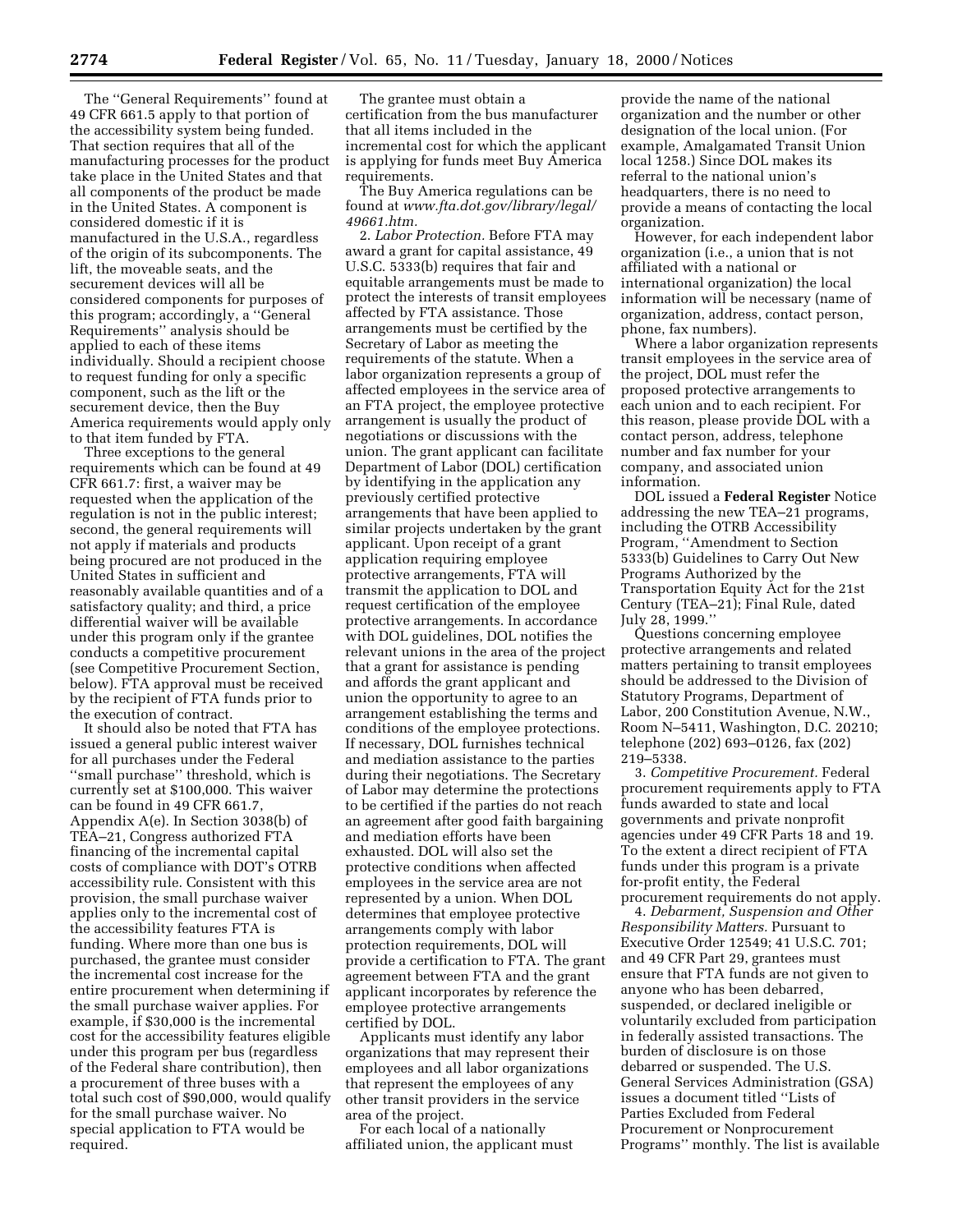on the GSA website (http// www.gsa.gov/index). If at any time the grantee or other covered entity learns that a certification it made or received was erroneous when submitted or if circumstances have changed, disclosure to FTA is required.

5. *Drug-Free Workplace.* Grantees must maintain a drug-free workplace for all employees and have an anti-drug policy and awareness program. The grant applicant must certify to FTA that it will provide a drug-free workplace and comply with all requirements of the Drug-Free Workplace Act of 1988 (Public Law 100–690) and U.S. DOT's implementing regulations, 49 CFR Part 29, subpart F. The grantee is required to provide a written Drug-Free Workplace policy statement notifying employees that the unlawful manufacture, distribution, dispensing, possession, or use of a controlled substance is prohibited in the workplace and stating specific actions that will be taken for violations. The ongoing drug-free awareness program must inform employees about the dangers of drug abuse; about any available drug counseling, rehabilitation, and employee assistance programs; about penalties that may be imposed; and that employees are to be aware that the recipient operates a drug-free workplace. An employee of an FTA grantee is required to report in writing any conviction for a violation of criminal drug statute occurring in the workplace, and the grantee/employer is required to provide written notice to FTA within 10 days of having received the notice. Within 30 days of receiving the notice of a conviction, the grantee/ employer must have taken appropriate action against the employee or have required participation in a drug abuse assistance or rehabilitation program.

6. *Nondiscrimination Requirements.* 49 U.S.C. section 5332 states that ''a person (defined broadly) may not be excluded from participating in, denied a benefit of, or discriminated against, under a project, program, or activity receiving financial assistance (from FTA) because of race, color, creed, national origin, sex, or age.''

7. *Title VI.* Grantees must assure FTA that transit services and benefits obtained with FTA assistance will be provided in a nondiscriminatory manner, without regard to race, color, or national origin.

8. *Disadvantaged Business Enterprise.* Grantees must assure FTA that disadvantaged business enterprises (DBEs) are provided the maximum opportunity to compete for FTA-assisted contracts and procurements.

9. *Equal Employment Opportunity (EEO)* environmental impacts are considered The grantee must assure that it will not discriminate against any employee or applicant for employment because of race, color, creed, sex, disability, age or national origin. The grantee agrees to take affirmative action to ensure that applicants are employed and that employees are treated during employment, without regard to their race, color, creed, sex, disability, age, or national origin.

10. *Americans with Disabilities Act and Section 504.* Compliance with the Americans with Disabilities Act of 1990 (ADA) (Public Law 101–336) and Section 504 of the Rehabilitation Act of 1973, as amended, are eligibility requirements for Federal financial assistance. Section 504 prohibits discrimination on the basis of handicap by recipients of Federal financial assistance. The ADA prohibits discrimination against persons with disabilities in the provision of transportation services.

11. *Restrictions on Lobbying.* Federal financial assistance may not be used to influence any member of Congress or an officer or employee of any agency in connection with the making of any Federal contract, grant, or cooperative agreement. The state, subrecipients, and third party contractors at any tier awarded FTA assistance exceeding \$100,000 must sign a certification so stating and also must disclose the expenditure of non-Federal funds for such purposes (49 CFR Part 20). Other Federal laws also govern lobbying activities. For example, Federal funds may not be used for lobbying congressional representatives or senators indirectly, such as by contributing to a lobbying organization or funding a grass-roots campaign to influence legislation (31 U.S.C. Section 1352). General advocacy for over-theroad bus transportation and providing information to legislators about the services a recipient provides are not prohibited, nor is using non-Federal funds for lobbying, so long as the required disclosures are made.

12. *School Transportation.* 49 U.S.C. 5323(f) prohibits the use of FTA funds for exclusive school bus transportation for school students and school personnel. The implementing regulation (49 CFR Part 603) does permit regular service to be modified to accommodate school students along with the general public.

13. *Environmental Protection.* Neither incremental capital costs associated with making vehicles wheelchair accessible nor training costs involve significant environmental impacts. Projects that do not involve significant

''categorical exclusions'' in FTA's procedures because they have been categorically excluded from FTA's requirements to prepare environmental documentation. (49 U.S.C. Part 622, incorporating 23 CFR Part 771)

14. *Planning.* Applicants are encouraged to notify the appropriate state departments of transportation and metropolitan planning organizations (MPO) in areas likely to be served by equipment made accessible through funds made available in this program. Those organizations, in turn, should take appropriate steps to inform the public, and individuals requiring fully accessible services in particular, of operators' intentions to expand the accessibility of their services. Incorporation of funded projects in the plans and transportation improvement programs of states and metropolitan areas by states and MPOs also is encouraged, but is not required.

#### **II. Guidelines for Preparing Grant Application**

FTA is conducting a national solicitation for applications under the OTRB Accessibility program. Grant awards will be made on a competitive basis. Although most FTA grant applications are now submitted electronically, paper applications for the OTRB Accessibility program will be accepted. An original and two copies of the application must be submitted to the appropriate FTA Regional Office. The OTRB operators should submit the application to the office in the region in which its headquarters office is located. The application should provide information on all items for which you are requesting funding in FY 1999. The application must include the following elements:

1. *Transmittal Letter* 

This addresses basic identifying information, including:

a. Grant applicant

b. Contact name, address, fax and phone number

c. Amount of grant request

d. Type of services for which funds are sought, either intercity fixed route services, other services, or both

e. If funds are being sought for intercity fixed-route service, please describe how the service meets the definition of intercity fixed route service, including how the service makes meaningful connections with scheduled intercity bus service to more distant points.

2. *Project Eligibility*  Every application must: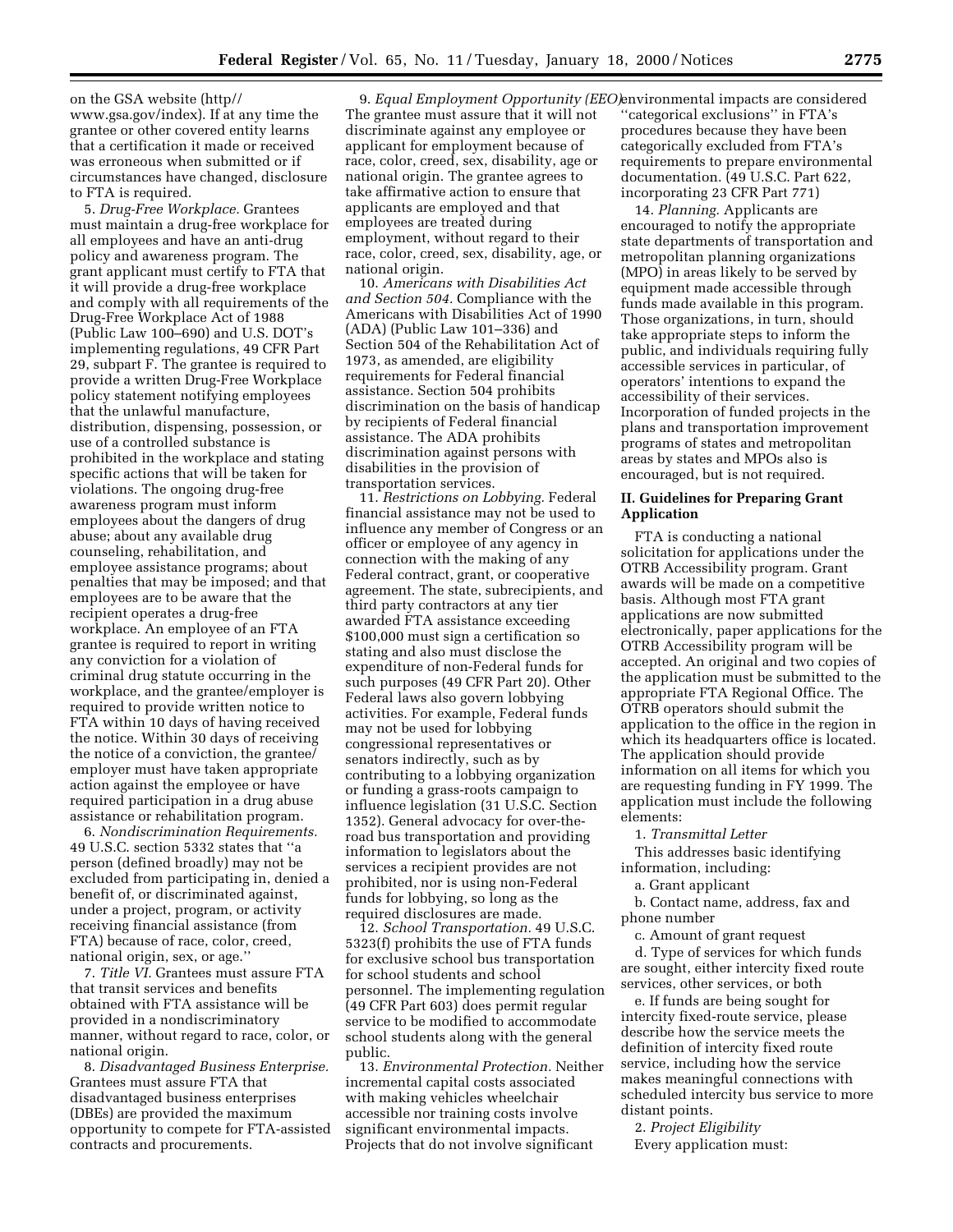a. Describe the applicant's technical, legal, and financial capacity to implement the proposed projects.

b. Document matching funds, including amount and source.

c. Include OMB Standard Form 424,''Federal Assistance,'' which is a multi-purpose form which must be completed in its entirety. The forms are available from the FTA regional offices.

3. *Project Information* 

Provide a summary of project activities for which you are requesting funds. The summary should include:

a. Description of the components included in request for funds, *i.e.,* lifts, tie-downs, moveable seats, etc.

b. Each project's time line, including significant milestones such as date of contract for purchase of vehicle(s), and actual or expected delivery date of vehicle(s)

c. Project budget (See Appendix B) 4. *Project Narrative* 

Provide the information identified below to support your application. Grants will be awarded competitively based upon the following criteria:

a. The identified need for over-theroad bus accessibility for persons with disabilities in the areas served by the applicant;

b. The extent to which the applicant demonstrates innovative strategies and financial commitment to providing access to over-the-road buses to persons with disabilities;

c. The extent to which the over-theroad bus operator acquires equipment required by DOT's over-the-road bus accessibility rule prior to the required timeframe in the rule;

d. The extent to which financing the costs of complying with DOT's rule presents a financial hardship for the applicant; and

e. The impact of accessibility requirements on the continuation of over-the-road bus service, with particular consideration of the impact of the requirements on service to rural areas and for low-income individuals.

5. *Fleet Information* 

Provide information on the number of over-the-road buses in your fleet, how many of those vehicles are accessible, and whether the vehicles for which you are seeking funds will be used to replace vehicles in your current fleet or to expand your fleet.

6. *Service Information*

a. If you provide both intercity fixedroute service and another type of

service, such as commuter, charter or tour service, please provide an estimate of the proportion of your service that is intercity fixed-route service.

b. Describe your service area.

7. *Labor Information* 

a. Identify any labor organizations that may represent your employees and all labor organizations that represent the employees of any transit providers in the service area of the project. For each local of a nationally affiliated union, the applicant must provide the name of the national organization and the number or other designation of the local union. (For example, Amalgamated Transit Union local 1258.) Since DOL makes its referral to the national union's headquarters, there is no need to provide a means of contacting the local organization.

b. For each independent labor organization (*i.e.,* a union that is not affiliated with a national or international organization) the local information will be necessary (name of organization, address, contact person, phone, fax numbers).

c. Where a labor organization represents transit employees in the service area of the project, DOL must refer the proposed protective arrangements to each union and to each recipient. For this reason, please provide DOL with a contact person, address, telephone number and fax number for your company and associated union information.

#### **III. Grant Review Process**

Applications are to be submitted to the appropriate FTA Regional Office by the close of business on April 28, 2000. FTA will screen all applications to determine whether all required eligibility elements, as described in Section 2 of the application, are present. An FTA task force will evaluate each application according to the criteria described in this announcement.

#### **A. Notification**

FTA expects to notify all applicants, both those selected for funding and those not selected, in July 2000. Grants are expected to be made by September 30, 2000, the end of Federal fiscal year 2000. FTA is committed to obligating FY 2000 OTRB Accessibility program funds expeditiously. Therefore, FTA urges applicants to develop and submit with their applications complete documentation necessary to meet the

applicable FTA Section 5311 requirements.

Issued on: January 5, 2000.

**Nuria I. Fernandez.**

*Acting Administrator.*

#### **Appendix A—FTA Regional Offices**

- Region I—Massachusetts, Rhode Island, Connecticut, New Hampshire, Vermont and Maine; Richard H. Doyle, FTA Regional Administrator, Volpe National Transportation Systems Center, Kendall Square, 55 Broadway, Suite 920, Cambridge, MA 02142–1093, (617) 494– 2055
- Region II—New York, New Jersey, Virgin Islands; Letitia Thompson, FTA Regional Administrator, 26 Federal Plaza, Suite 2940, New York, NY 10278–0194, (212) 264–8162
- Region III—Pennsylvania, Maryland, Virginia, West Virginia, Delaware, Washington, DC; Sheldon Kinbar, FTA Regional Administrator, 1760 Market Street, Suite 500, Philadelphia, PA 19103– 4124, (215) 656–7100
- Region IV—Georgia, North Carolina, South Carolina, Florida, Mississippi, Tennessee, Kentucky, Alabama, Puerto Rico; Susan Schruth, FTA Regional Administrator, 61 Forsyth Street, S.W., Suite 17T50, Atlanta, GA 30303, (404) 562–3500
- Region V—Illinois, Indiana, Ohio, Wisconsin, Minnesota, Michigan; Joel Ettinger, FTA Regional Administrator, 200 West Adams Street, Suite 2410, Chicago, IL 60606–5232, (312) 353–2789
- Region VI—Texas, New Mexico, Louisiana, Arkansas, Oklahoma; Lee Waddleton, FTA Regional Administrator, 819 Taylor Street, Room 8A36, Ft. Worth, TX 76102, (817) 978–0550
- Region VII—Iowa, Nebraska, Kansas, Missouri; Mokhtee Ahmad, FTA Regional Administrator, 901 Locust Street, Suite 404, Kansas City, MO 64106, (816) 329– 3920
- Region VIII—Colorado, North Dakota, South Dakota, Montana, Wyoming, Utah; Louis Mraz, FTA Regional Administrator, Columbine Place, 216 16th Street, Suite 650, Denver, CO 80202–5120, (303) 844– 3242
- Region IX—California, Arizona, Nevada, Hawaii, American Samoa, Guam; Leslie Rogers, FTA Regional Administrator, 201 Mission Street, Suite 2210, San Francisco, CA 94105–1831, (415) 744–3133
- Region X—Washington, Oregon, Idaho, Alaska; Helen Knoll, FTA Regional Administrator, Jackson Federal Building, 915 Second Avenue, Suite 3142, Seattle, WA 98174–1002, (206) 220–7954

#### **Appendix B—Sample OTRB Accessibility Program Interc**

Grantee: Hillsdale Intercity Services Project: OR–38–0001

| Scope          |                   | Federal<br>share | Eligible<br>project cost |
|----------------|-------------------|------------------|--------------------------|
| $111 - 01$<br> | BUS ROLLING STOCK |                  |                          |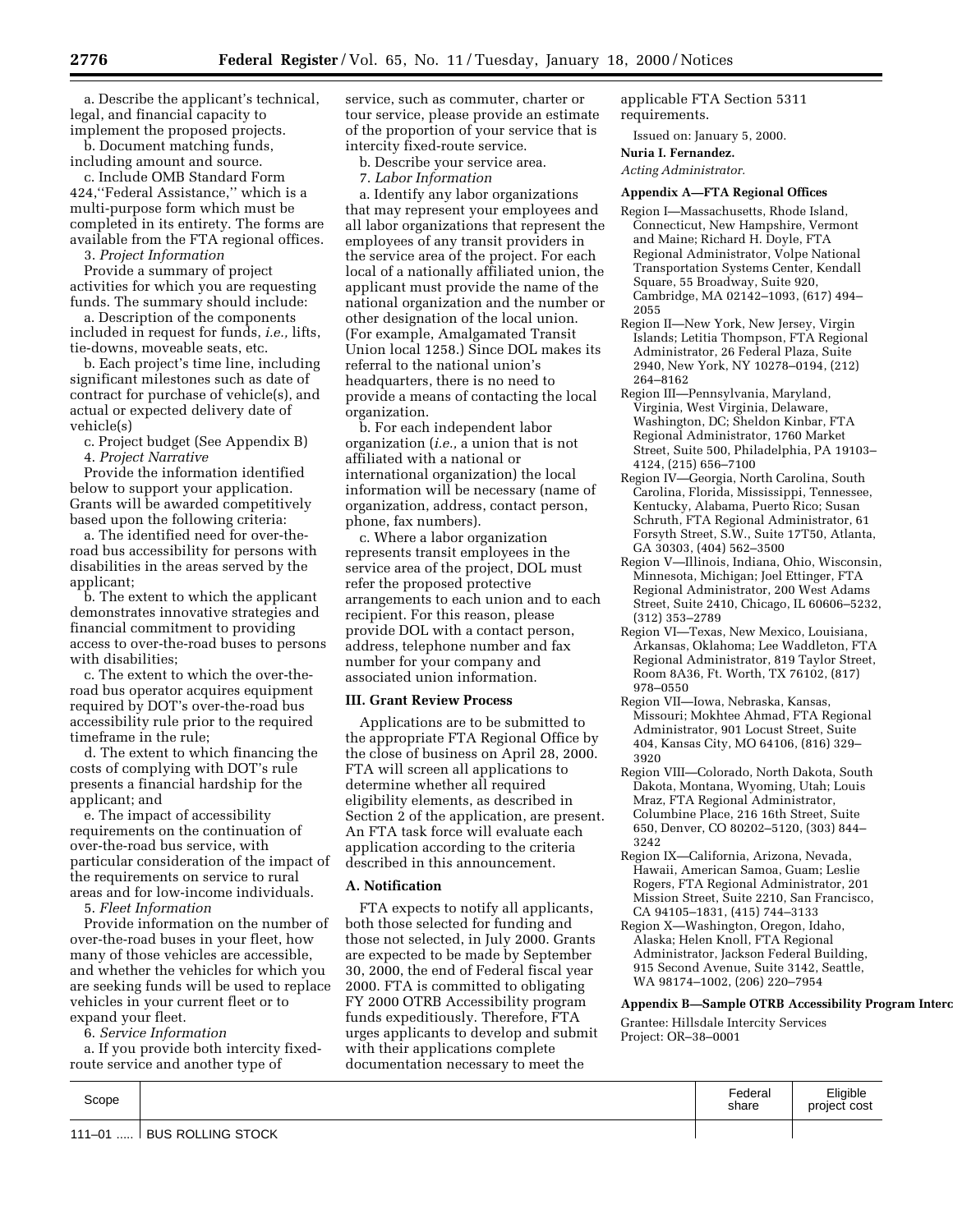| Scope      |                                                                                                                              | Federal<br>share   | Eligible<br>project cost            |
|------------|------------------------------------------------------------------------------------------------------------------------------|--------------------|-------------------------------------|
| $117 - 00$ | <b>ACTIVITY</b><br>11.42.43 INCREMENTAL COST OF LIFT, SECUREMENT DEVICES AND LABOR QUANTITY:<br>ACTIVITY<br><b>BUS-OTHER</b> | \$20,700<br>39.600 | \$23,000<br>44.000                  |
|            | <b>ACTIVITY</b><br>11.7D.01<br>FEDERAL SHARE (10%)                                                                           | 18,000<br><br><br> | 20,000<br>87,000<br>78,300<br>8.700 |

#### **Appendix B—Sample OTRB Accessibility Program ''Other'' Project Budget** Project: SD–38–0001

Grantee: White Plains Charter and Tour

| Scope      |                                                                                                                                        | Federal share      | Eligible project<br>cost             |
|------------|----------------------------------------------------------------------------------------------------------------------------------------|--------------------|--------------------------------------|
| $110 - 01$ | <b>BUS ROLLING STOCK</b>                                                                                                               |                    |                                      |
| $117-0$    | <b>ACTIVITY</b><br>INCREMENTAL COST OF LIFT, SECUREMENT DEVICES AND LABOR QUANTITY:<br>11.42.43<br><b>ACTIVITY</b><br><b>BUS OTHER</b> | \$11,500<br>22,000 | \$23,000<br>44.000                   |
|            | <b>ACTIVITY</b>                                                                                                                        | 10.000             | 20,000<br>87,000<br>43,500<br>43.500 |

#### **Appendix C—Certifications and Assurances**

#### **List of Certifications and Assurances for Federal Transit Administration Over-the-Road-Bus Accessibility Grants**

This list is a comprehensive compilation of the certifications and assurances required by Federal law for the OTRB Accessibility program. At the end of this list is a single Signature Page on which the applicant and its attorney certifies compliance with all certifications and assurances applicable to the OTRB Accessibility program.

All applicants are advised to read the entire list of Certifications and Assurances to be confident of their responsibilities and commitments. The applicant may signify compliance with all categories by placing a single ''X'' in the appropriate space at the top of the signature selection page.

#### **References**

The Transportation Equity Act for the 21st Century, Pub. L. 105–178, June 9, 1998, as amended by the TEA–21 Restoration Act 105–206, 112 Stat. 685, July 22, 1998, 49 U.S.C. chapter 53, Title 23, United States Code, U.S. DOT and FTA regulations at 49 CFR, and FTA Circulars.

*Over-the-road Bus Accessibility Program Certifications and Assurances*

I. Certifications and Assurances Required of Each Applicant

Each Applicant for Federal assistance awarded by FTA must provide all

certifications and assurances in this category I. Consequently, FTA may not award any Federal assistance until the Applicant provides assurance of compliance by selecting category "I" Signature Page at the end of this document.

A. Authority of Applicant and Its Representative

The authorized representative of the Applicant and legal counsel who sign these certifications, assurances, and agreements affirm that both the Applicant and its authorized representative have adequate authority under state and local law and the by-laws or internal rules of the Applicant organization to:

(1) Execute and file the application for Federal assistance on behalf of the Applicant,

(2) Execute and file the required certifications, assurances, and agreements on behalf of the Applicant binding the Applicant, and

(3) Execute grant agreements and cooperative agreements with FTA on behalf of the Applicant.

B. Standard Assurances

The Applicant assures that it will comply with all applicable Federal statutes, regulations, executive orders, FTA circulars, and other Federal administrative requirements in carrying out any project supported by the FTA grant. The Applicant acknowledges that it is under a continuing obligation to comply with the terms and conditions of the grant agreement issued for

its project with FTA. The Applicant understands that Federal laws, regulations, policies, and administrative practices might be modified from time to time and affect the implementation of the project. The Applicant agrees that the most recent Federal requirements will apply to the project, unless FTA issues a written determination otherwise.

C. Debarment, Suspension, and Other Responsibility Matters for Primary Covered Transactions

As required by U.S. DOT regulations on Government-wide Debarment and Suspension (Nonprocurement) at 49 CFR 29.510:

(1) The Applicant (Primary Participant) certifies, to the best of its knowledge and belief, that it and its principals:

(a) Are not presently debarred, suspended, proposed for debarment, declared ineligible, or voluntarily excluded from covered transactions by any Federal department or agency;

(b) Have not, within a three (3) year period preceding this certification, been convicted of or had a civil judgment rendered against them for commission of fraud or a criminal offense in connection with obtaining, attempting to obtain, or performing a public (Federal, state, or local) transaction or contract under a public transaction, violation of Federal or state antitrust statutes, or commission of embezzlement, theft, forgery, bribery, falsification or destruction of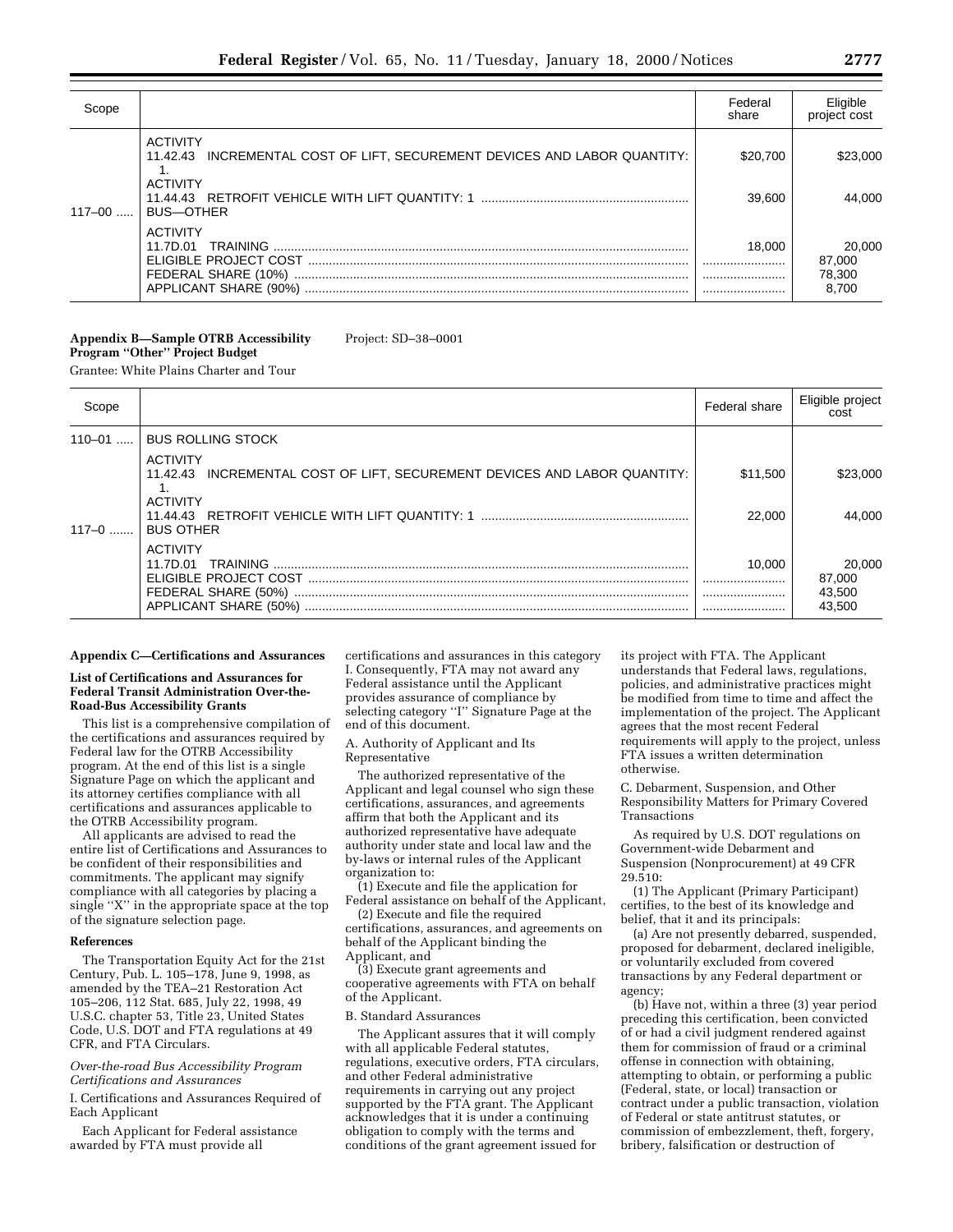records, making false statements, or receiving stolen property;

(c) Are not presently indicted for or otherwise criminally or civilly charged by a governmental entity (Federal, state, or local) with commission of any of the offenses listed in subparagraph (1)(b) of this certification; and

(d) Have not within a three-year period preceding this certification had one or more public transactions (Federal, state, or local) terminated for cause or default.

(2) The Applicant also certifies that, if it later becomes aware of any information contradicting the statements of paragraph (1) above, it will promptly provide that information to FTA.

(3) If the Applicant (Primary Participant) is unable to certify to all statements in paragraphs (1) and (2) above, it shall indicate so in its signature page and provide a written explanation to FTA.

#### D. Drug-Free Workplace Agreement

As required by U.S. DOT regulations, ''Drug-Free Workplace Requirements (Grants),'' 49 CFR part 29, Subpart F, as modified by 41 U.S.C. 702, the Applicant agrees that it will provide a drug-free workplace by:

(1) Publishing a statement notifying its employees that the unlawful manufacture, distribution, dispensing, possession, or use of a controlled substance is prohibited in its workplace and specifying the actions that will be taken against its employees for violation of that prohibition;

(2) Establishing an ongoing drug-free awareness program to inform its employees about:

(a) The dangers of drug abuse in the workplace,

(b) Its policy of maintaining a drug-free workplace,

(c) Any available drug counseling, rehabilitation, and employee assistance programs, and

(d) The penalties that may be imposed upon its employees for drug abuse violations occurring in the workplace;

(3) Making it a requirement that each of its employees to be engaged in the performance of the grant be given a copy of the statement required by paragraph (1) above;

(4) Notifying each of its employees in the statement required by paragraph (1) that, as a condition of employment financed with Federal assistance provided by the grant, the employee will be required to:

(a) Abide by the terms of the statement, and

(b) Notify the employer (Applicant) in writing of any conviction for a violation of a criminal drug statute occurring in the workplace no later than five (5) calendar days after that conviction;

(5) Notifying FTA in writing, within ten (10) calendar days after receiving notice required by paragraph (4)(b) above from an employee or otherwise receiving actual notice of that conviction. The Applicant, as employer of any convicted employee, must provide notice, including position title, to every project officer or other designee on whose project activity the convicted employee was working. Notice shall include the identification number(s) of each affected grant;

(6) Taking one of the following actions within thirty (30) calendar days of receiving notice under paragraph (4)(b) of this agreement with respect to any employee who is so convicted:

(a) Taking appropriate personnel action against that employee, up to and including termination, consistent with the requirements of the Rehabilitation Act of 1973, as amended, or

(b) Requiring that employee to participate satisfactorily in a drug abuse assistance or rehabilitation program approved for such purposes by a Federal, state, or local health, law enforcement, or other appropriate agency; and

(7) Making a good faith effort to continue to maintain a drug-free workplace through implementation of paragraphs (1), (2), (3), (4), (5), and (6) of this agreement. The Applicant agrees to maintain a list identifying its headquarters location and each workplace it maintains in which project activities supported by FTA are conducted, and make that list readily accessible to FTA.

#### E. Intergovernmental Review Assurance

The Applicant assures that each application for Federal assistance submitted to FTA has been or will be submitted, as required by each state, for intergovernmental review to the appropriate state and local agencies. Specifically, the Applicant assures that it has fulfilled or will fulfill the obligations imposed on FTA by U.S. DOT regulations, ''Intergovernmental Review of Department of Transportation Programs and Activities,'' 49 CFR part 17.

#### F. Nondiscrimination Assurance

As required by 49 U.S.C. 5332 (which prohibits discrimination on the basis of race, color, creed, national origin, sex, or age, and prohibits discrimination in employment or business opportunity), Title VI of the Civil Rights Act of 1964, as amended, 42 U.S.C. 2000d, and U.S. DOT regulations, ''Nondiscrimination in Federally-Assisted Programs of the Department of Transportation—Effectuation of Title VI of the Civil Rights Act,'' 49 CFR part 21 at 21.7, the Applicant assures that it will comply with all requirements of 49 CFR part 21; FTA Circular 4702.1, ''Title VI Program Guidelines for Federal Transit Administration Recipients'', and other applicable directives, so that no person in the United States, on the basis of race, color, national origin, creed, sex, or age will be excluded from participation in, be denied the benefits of, or otherwise be subjected to discrimination in any program or activity (particularly in the level and quality of transportation services and transportationrelated benefits) for which the Applicant receives Federal assistance awarded by the U.S. DOT or FTA as follows:

(1) The Applicant assures that each project will be conducted, property acquisitions will be undertaken, and project facilities will be operated in accordance with all applicable requirements of 49 U.S.C. 5332 and 49 CFR part 21, and understands that this assurance extends to its entire facility and to facilities operated in connection with the project.

(2) The Applicant assures that it will take appropriate action to ensure that any transferee receiving property financed with Federal assistance derived from FTA will comply with the applicable requirements of 49 U.S.C. 5332 and 49 CFR part 21.

(3) The Applicant assures that it will promptly take the necessary actions to effectuate this assurance, including notifying the public that complaints of discrimination in the provision of transportation-related services or benefits may be filed with U.S. DOT or FTA. Upon request by U.S. DOT or FTA, the Applicant assures that it will submit the required information pertaining to its compliance with these requirements.

(4) The Applicant assures that it will make any changes in its 49 U.S.C. 5332 and Title VI implementing procedures as U.S. DOT or FTA may request.

(5) As required by 49 CFR 21.7(a)(2), the Applicant will include in each third party contract or subagreement provisions to invoke the requirements of 49 U.S.C. 5332 and 49 CFR part 21, and include provisions to invoke those requirements in deeds and instruments recording the transfer of real property, structures, improvements.

G. Assurance of Nondiscrimination on the Basis of Disability

As required by U.S. DOT regulations, ''Nondiscrimination on the Basis of Handicap in Programs and Activities Receiving or Benefiting from Federal Financial Assistance,'' at 49 CFR part 27, implementing the Rehabilitation Act of 1973, as amended, and the Americans with Disabilities Act of 1990, as amended, the Applicant assures that, as a condition to the approval or extension of any Federal assistance awarded by FTA to construct any facility, obtain any rolling stock or other equipment, undertake studies, conduct research, or to participate in or obtain any benefit from any program administered by FTA, no otherwise qualified person with a disability shall be, solely by reason of that disability, excluded from participation in, denied the benefits of, or otherwise subjected to discrimination in any program or activity receiving or benefiting from Federal assistance administered by the FTA or any entity within U.S. DOT. The Applicant assures that project implementation and operations so assisted will comply with all applicable requirements of U.S. DOT regulations implementing the Rehabilitation Act of 1973, as amended, 29 U.S.C. 794, and the Americans with Disabilities Act of 1990, as amended, 42 U.S.C. 12101 *et seq.* at 49 CFR parts 27, 37, and 38, and any applicable regulations and directives issued by other Federal departments or agencies.

I. Certifications Prescribed by the Office of Management and Budget (SF–424B and SF– 424D)

The Applicant certifies that it: (1) Has the legal authority to apply for Federal assistance and the institutional, managerial, and financial capability (including funds sufficient to pay the non-Federal share of project cost) to ensure proper planning, management, and completion of the project described in its application.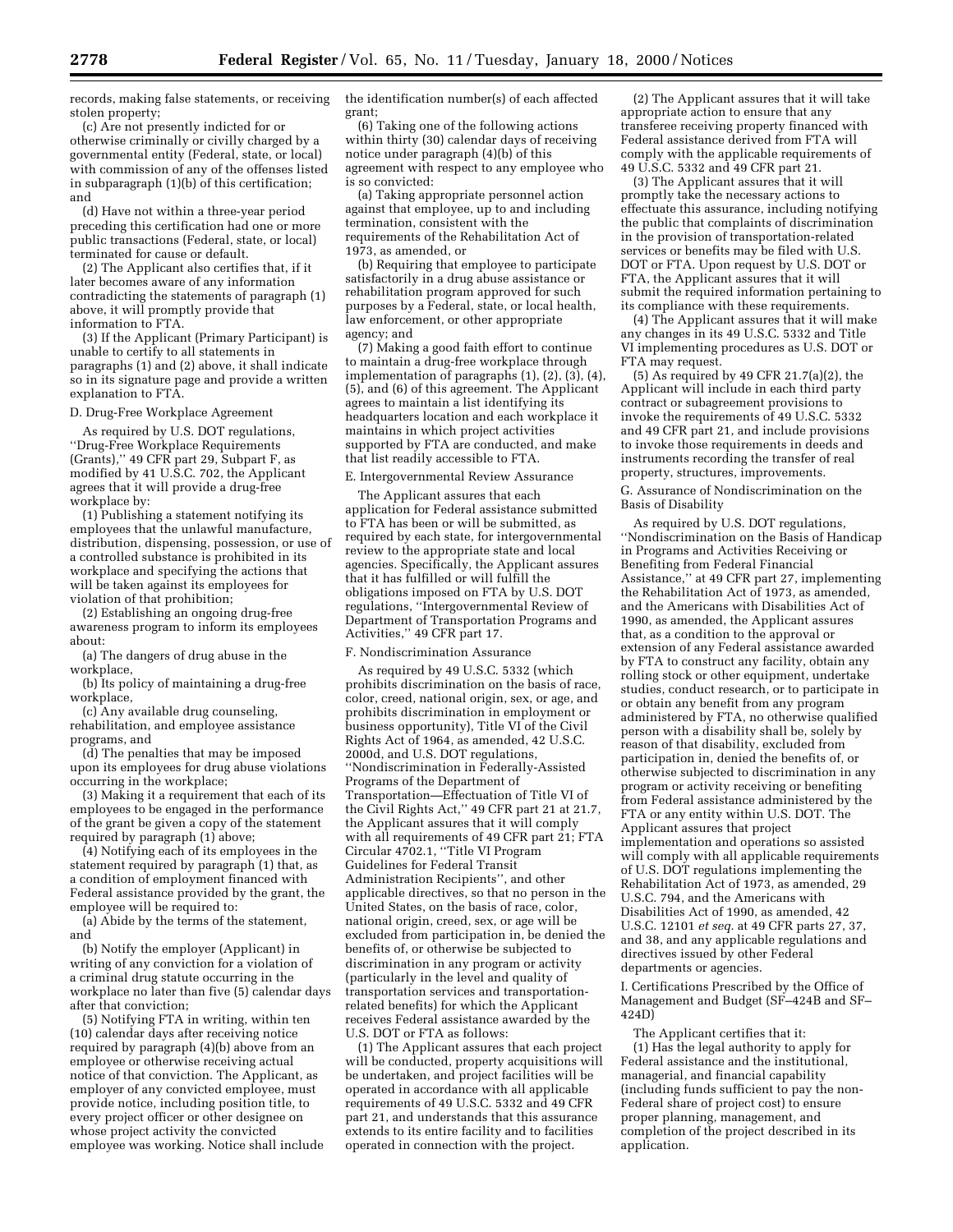(2) Will give FTA, the Comptroller General of the United States and, if appropriate, the state, through any authorized representative, access to and the right to examine all records, books, papers, or documents related to the award; and will establish a proper accounting system in accordance with generally accepted accounting standards or agency directives.

(3) Will establish safeguard to prohibit employees from using their positions for a purpose that constitutes or presents the appearance of personal or organizational conflict of interest or personal gain.

(4) Will initiate and complete the work within the applicable project time periods following receipt of FTA approval.

(5) Will comply with all statutes relating to nondiscrimination including, but not limited to:

(a) Title VI of the Civil Rights Act, 42 U.S.C. 2000d, which prohibits discrimination on the basis of race, color, or national origin;

(b) Title IX of the Education Amendments of 1972, as amended, 20 U.S.C. 1681, 1683, and 1685 through 1687, which prohibits discrimination on the basis of sex;

(c) Section 504 of the Rehabilitation Act of 1973, as amended, 29 U.S.C. 794, which prohibits discrimination on the basis of handicaps:

(d) The Age Discrimination Act of 1975, as amended, 42 U.S.C. 6101 through 6107, which prohibit discrimination on the basis of age;

(e) The Drug Abuse Office and Treatment Act of 1972, Pub. L. 92–255, March 21, 1972, and amendments thereto, relating to nondiscrimination on the basis of drug abuse;

(f) The Comprehensive Alcohol Abuse and Alcoholism Prevention Act of 1970, Pub. L. 91–616, Dec. 31, 1970, and amendments thereto, relating to nondiscrimination on the basis of alcohol abuse or alcoholism;

(g) The Public Health Service Act of 1912, as amended, 42 U.S.C. 290dd–3 and 290ee– 3, related to confidentiality of alcohol and drug abuse patient records;

(h) Title VIII of the Civil Rights Act, 42 U.S.C. 3601 *et seq.,* relating to nondiscrimination in the sale, rental, or financing of housing;

(i) Any other nondiscrimination provisions in the specific statutes under which Federal assistance for the project may be provided including, but not limited to section 1101(b) of the Transportation Equity Act for the 21st Century, 23 U.S.C. 101 note, which provides for participation of disadvantaged business enterprises in FTA programs; and

(j) The requirements of any other nondiscrimination statute(s) that may apply to the project.

(6) Will comply, or has complied, with the requirements of Titles II and III of the Uniform Relocation Assistance and Real Property Acquisition Policies Act of 1970, as amended, (Uniform Relocation Act) 42 U.S.C. 4601 et seq., which provide for fair and equitable treatment of persons displaced or whose property is acquired as a result of Federal of federally-assisted programs. These requirements apply to all interests in real property acquired for project purposes regardless of Federal participation in purchases. As required by U.S. DOT

regulations, ''Uniform Relocation Assistance and Real Property Acquisition for Federal and Federally Assisted Programs,'' at 49 CFR 24.4, and sections 210 and 305 of the Uniform Relocation Act, 42 U.S.C. 4630 and 4655, the Applicant assures that it has the requisite authority under applicable state and local law and will comply or has complied with the requirements of the Uniform Relocation Act, 42 U.S.C. 4601 et seq., and U.S. DOT regulations, ''Uniform Relocation Assistance and Real Property Acquisition for Federal and Federally Assisted Programs,'' 49 CFR part 24 including, but not limited to the following:

(a) The Applicant will adequately inform each affected person of the benefits, policies, and procedures provided for in 49 CFR part 24;

(b) The Applicant will provide fair and reasonable relocation payments and assistance required by 42 U.S.C. 4622, 4623, and 4624; 49 CFR part 24; and any applicable FTA procedures, to or for families, individuals, partnerships, corporations or associations displaced as a result of any project financed with FTA assistance;

(c) The Applicant will provide relocation assistance programs offering the services described in 42 U.S.C. 4625 to such displaced families, individuals, partnerships, corporations, or associations in the manner provided in 49 CFR part 24 and FTA procedures;

(d) Within a reasonable time before displacement, the Applicant will make available comparable replacement dwellings to displaced families and individuals as required by 42 U.S.C. 4625(c)(3);

(e) The Applicant will carry out the relocation process in such a manner as to provide displaced persons with uniform and consistent services, and will make available replacement housing in the same range of choices with respect to such housing to all displaced persons regardless of race, color, religion, or national origin; and

(f) In acquiring real property, the Applicant will be guided to the greatest extent practicable under state law, by the real property acquisition policies of 42 U.S.C. 4651 and 4652;

(g) The Applicant will pay or reimburse property owners for necessary expenses as specified in 42 U.S.C. 4653 and 4654, with the understanding that FTA will participate in the Applicant's eligible costs of providing payments for those expenses as required by 42 U.S.C. 4631;

(h) The Applicant will execute such amendments to third party contracts and subagreements financed with FTA assistance and execute, furnish, and be bound by such additional documents as FTA may determine necessary to effectuate or implement the assurances provided herein; and

(i) The Applicant agrees to make these assurances part of or incorporate them by reference into any third party contract or subagreement, or any amendments thereto, relating to any project financed by FTA involving relocation or land acquisition and provide in any affected document that these relocation and land acquisition provisions shall supersede any conflicting provisions.

(7) To the extent applicable, will comply with provisions of the Hatch Act, 5 U.S.C.

1501 through 1508, and 7324 through 7326, which limit the political activities of state and local agencies and their officers and employees whose principal employment activities are financed in whole or part with Federal funds including a Federal loan, grant, or cooperative agreement, but pursuant to 23 U.S.C. 142(g), does not apply to a nonsupervisory employee of a transit system (or of any other agency or entity performing related functions) receiving FTA assistance to whom the Hatch Act does not otherwise apply.

(8) To the extent applicable, will comply with the Davis-Bacon Act, as amended, 40 U.S.C. 276a through 276a(7), the Copeland Act, as amended, 18 U.S.C. 874 and 40 U.S.C. 276c, and the Contract Work Hours and Safety Standards Act, as amended, 40 U.S.C. 327 through 333, regarding labor standards for federally-assisted subagreements.

(9) To the extent applicable, will comply with flood insurance purchase requirements of section 102(a) of the Flood Disaster Protection Act of 1973, as amended, 42 U.S.C. 4012a(a), requiring recipients in a special flood hazard area to participate in the program and purchase flood insurance if the total cost of insurable construction and acquisition is \$10,000 or more.

(10) Will comply with environmental standards that may be prescribed to implement the following Federal laws and executive orders:

(a) Institution of environmental quality control measures under the National Environmental Policy Act of 1969, as amended, 42 U.S.C. 4321 *et seq.* and Executive Order No. 11514, as amended, 42 U.S.C. 4321 note;

(b) Notification of violating facilities pursuant to Executive Order No. 11738, 42 U.S.C. 7606 note;

(c) Protection of wetlands pursuant to Executive Order No. 11990, 42 U.S.C. 4321 note;

(d) Evaluation of flood hazards in floodplains in accordance with Executive Order 11988, 42 U.S.C. 4321 note;

(e) Assurance of project consistency with the approved State management program developed pursuant to the requirements of the Coastal Zone Management Act of 1972, as amended, 16 U.S.C. 1451 *et seq.*

(f) Conformity of Federal actions to State (Clean Air) Implementation Plans under section 176(c) of the Clean Air Act of 1955, as amended, 42 U.S.C. 7401 *et seq.*;

(g) Protection of underground sources of drinking water under the Safe Drinking Water Act of 1974, as amended, 42 U.S.C. 300h *et seq.*;

(h) Protection of endangered species under the Endangered Species Act of 1973, as amended, Endangered Species Act of 1973, as amended, 16 U.S.C. 1531 *et seq.*; and

(i) Environmental protections for Federal transit programs, including, but not limited to protections for a park, recreation area, or wildlife or waterfowl refuge of national, state, or local significance or any land from a historic site of national, state, or local significance used in a transit project as required by 49 U.S.C. 303.

(11) Will comply with the Wild and Scenic Rivers Act of 1968, as amended, 16 U.S.C.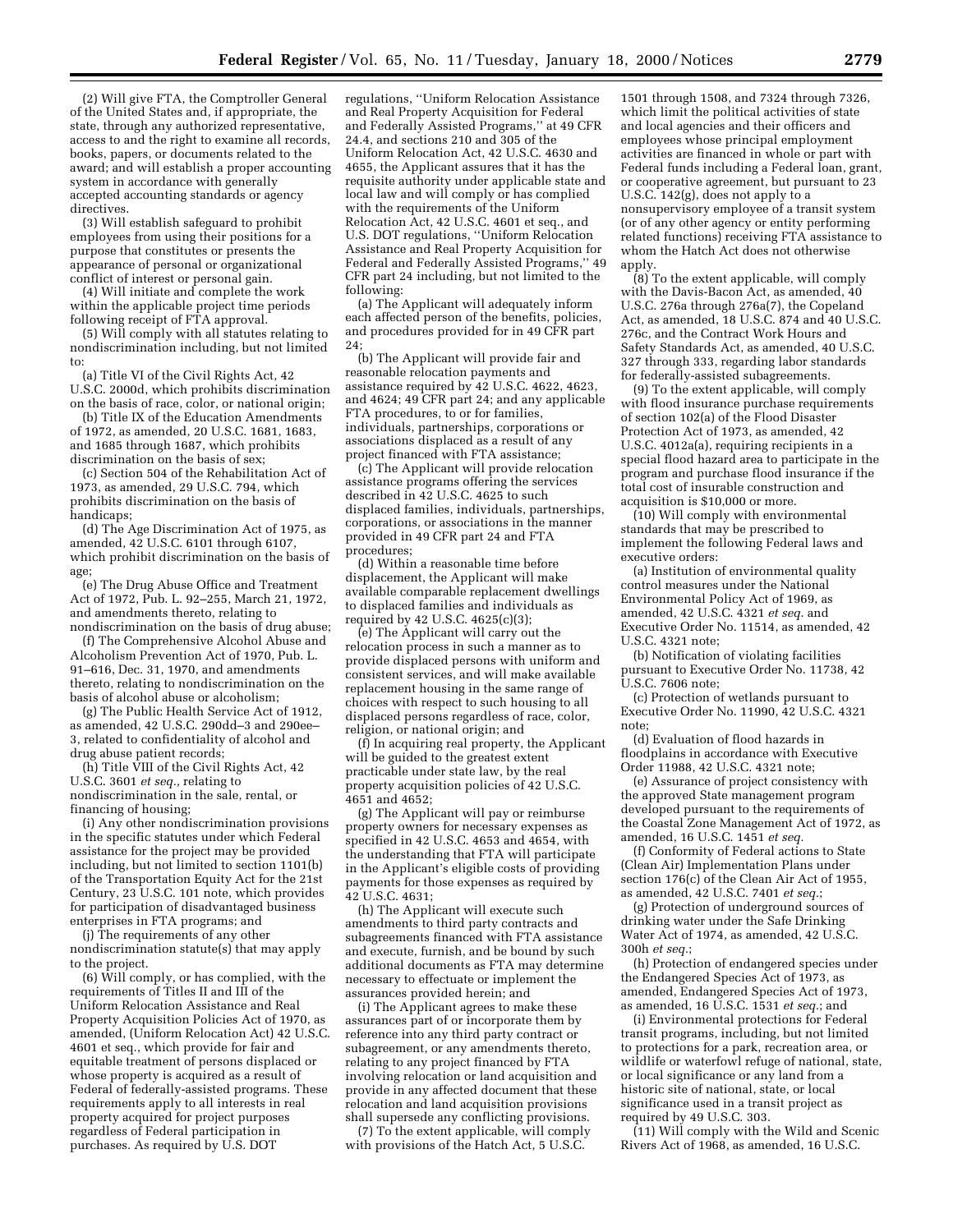1271 *et seq.* relating to protecting components of the national wild and scenic rivers systems.

(12) Will assist FTA in assuring compliance with section 106 of the National Historic Preservation Act of 1966, as amended, 16 U.S.C. 470f, Executive Order No. 11593 (identification and protection of historic properties), 16 U.S.C. 470 note, and the Archaeological and Historic Preservation Act of 1974, as amended, 16 U.S.C. 469a–1 *et seq.*

(13) Will comply with the Lead-Based Paint Poisoning Prevention Act, 42 U.S.C. 4801, which prohibits the use of lead-based paint in construction or rehabilitation of residence structures.

(14) Will not dispose of, modify the use of, or change the terms of the real property title, or other interest in the site and facilities on which a construction project supported with FTA assistance takes place without permission and instructions from the awarding agency.

(15) Will record the Federal interest in the title of real property in accordance with FTA directives and will include a covenant in the title of real property acquired in whole or in part with Federal assistance funds to assure nondiscrimination during the useful life of the project.

(16) Will comply with FTA requirements concerning the drafting, review, and approval of construction plans and specifications of any construction project supported with FTA assistance. As required by U.S. DOT regulations, ''Seismic Safety,'' 49 CFR 41.117(d), before accepting delivery of any building financed with FTA assistance, it will obtain a certificate of compliance with the seismic design and construction requirements of 49 CFR part 41.

(17) Will provide and maintain competent and adequate engineering supervision at the construction site of any project supported with FTA assistance to ensure that the complete work conforms with the approved plans and specifications and will furnish progress reports and such other information as may be required by FTA or the State.

(18) Will comply with the National Research Act, Pub. L. 93–348, July 12, 1974, as amended, regarding the protection of human subjects involved in research, development, and related activities supported by Federal assistance.

(19) Will comply with the Laboratory Animal Welfare Act of 1966, as amended, 7 U.S.C. 2131 *et seq.* pertaining to the care, handling, and treatment of warm blooded animals held for research, teaching, or other activities supported by FTA assistance.

(20) Will have performed the financial and compliance audits required by the Single Audit Act Amendments of 1996, 31 U.S.C. 7501 *et seq.* and OMB Circular No. A–133, ''Audits of States, Local Governments, and Non-Profit Organizations and Department of Transportation provisions of OMB A–133 Compliance Supplement, April, 1999.''

(21) Will comply with all applicable requirements of all other Federal laws, executive orders, regulations, and policies governing the project.

II. Lobbying Certification for an Application Exceeding \$100,000

An Applicant that submits, or intends to submit this fiscal year, an application for Federal assistance exceeding \$100,000 must provide the following certification. Consequently, FTA may not provide Federal assistance for an application exceeding \$100,000 until the Applicant provides this certification by selecting category ''II'' on the Signature Page at the end of this document.

A. As required by U.S. DOT regulations, ''New Restrictions on Lobbying,'' at 49 CFR 20.110, the Applicant's authorized representative certifies to the best of his or her knowledge and belief that for each application for a Federal assistance exceeding \$100,000:

(1) No Federal appropriated funds have been or will be paid, by or on behalf of the Applicant, to any person for influencing or attempting to influence an officer or employee of any agency, a Member of Congress, an officer or employee of Congress, or an employee of a Member of Congress pertaining to the award of any Federal assistance, or the extension, continuation, renewal, amendment, or modification of any Federal assistance agreement; and

(2) If any funds other than Federal appropriated funds have been or will be paid to any person for influencing or attempting to influence an officer or employee of any agency, a Member of Congress, an officer or employee of Congress, or an employee of a Member of Congress in connection with any application to FTA for Federal assistance, the Applicant assures that it will complete and

submit Standard Form-LLL, ''Disclosure Form to Report Lobbying,'' including the information required by the form's instructions, which may be amended to omit such information as permitted by 31 U.S.C. 1352.

B. The Applicant understands that this certification is a material representation of fact upon which reliance is placed and that submission of this certification is a prerequisite for providing Federal assistance for a transaction covered by 31 U.S.C. 1352. The Applicant also understands that any person who fails to file a required certification shall be subject to a civil penalty of not less than \$10,000 and not more than \$100,000 for each such failure.

#### III. School Transportation Agreement

An Applicant seeking FTA assistance to acquire or operate transportation facilities and equipment acquired with Federal assistance authorized by 49 U.S.C. chapter 53 or Title 23, U.S.C. must agree as follows. Consequently, FTA may not provide assistance for transportation facilities until the Applicant enters into this Agreement by selecting category ''III'' on the TEAM system certifications and assurances tab page or on the Signature Page at the end of this document.

A. As required by 49 U.S.C. 5323(f) and FTA regulations, ''School Bus Operations,'' at 49 CFR 605.14, the Applicant agrees that it and all its recipients will:

(1) Engage in school transportation operations in competition with private school transportation operators only to the extent permitted by 49 U.S.C. 5323(f), and implementing regulations, and

(2) Comply with the requirements of 49 CFR part 605 before providing any school transportation using equipment or facilities acquired with Federal assistance awarded by FTA and authorized by 49 U.S.C. chapter 53 or Title 23 U.S.C. for transportation projects.

B. The Applicant understands that the requirements of 49 CFR part 605 will apply to any school transportation it provides, the definitions of 49 CFR part 605 apply to this school transportation agreement, and a violation of this agreement may require corrective measures and the imposition of penalties, including debarment from the receipt of further Federal assistance for transportation.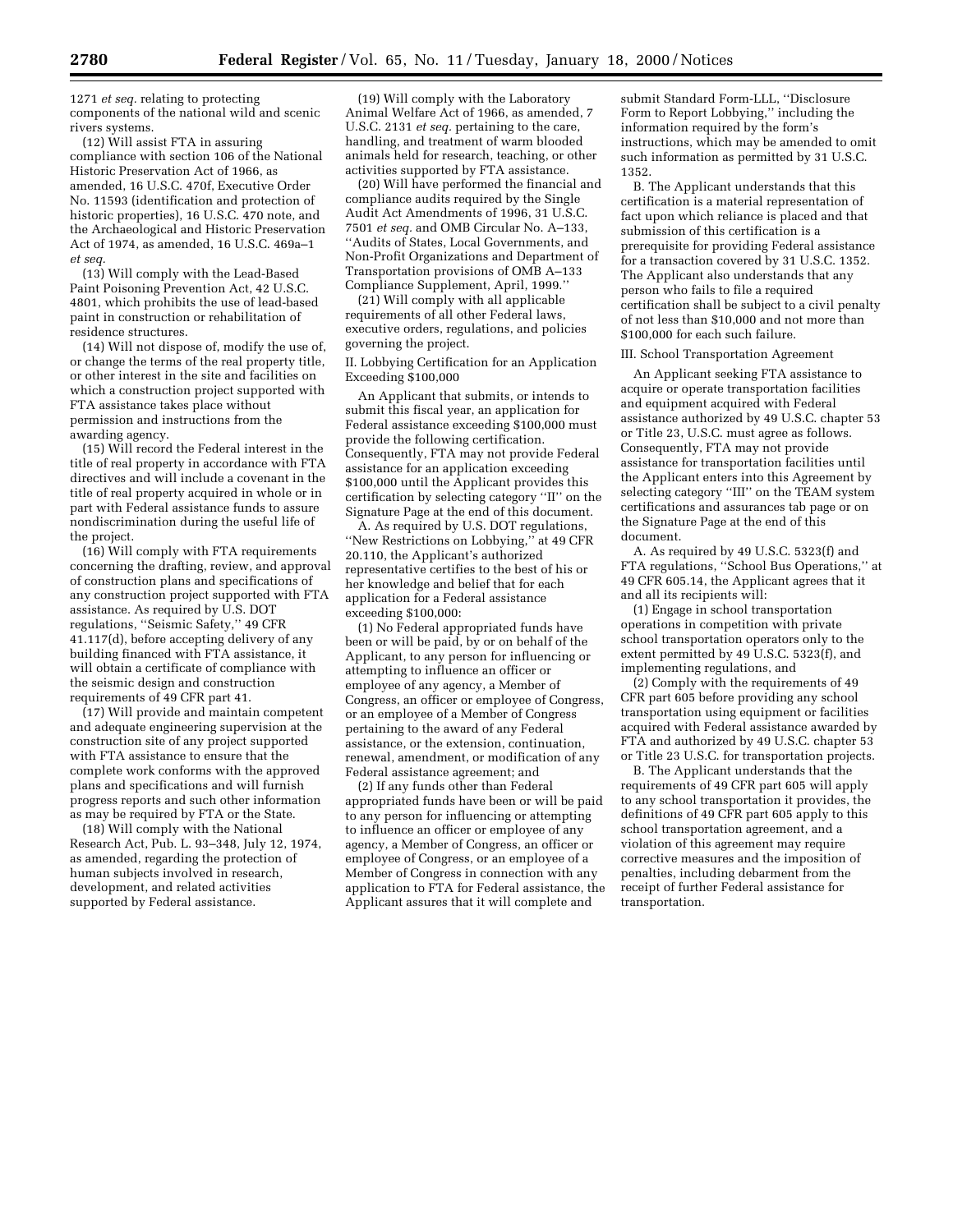## Over-the-Road Bus Accessibility Program Certifications and Assurances for FTA

## Assistance

NAME OF APPLICANT:

The Applicant agrees to comply with applicable requirements of Categories I-III.

(The Applicant may make this selection in lieu of individual selections below.)

## **OR**

The applicant agrees to comply with the applicable requirements of the following categories it has selected:

## **Over-the-Road Bus Accessibility Certifications and Assurances**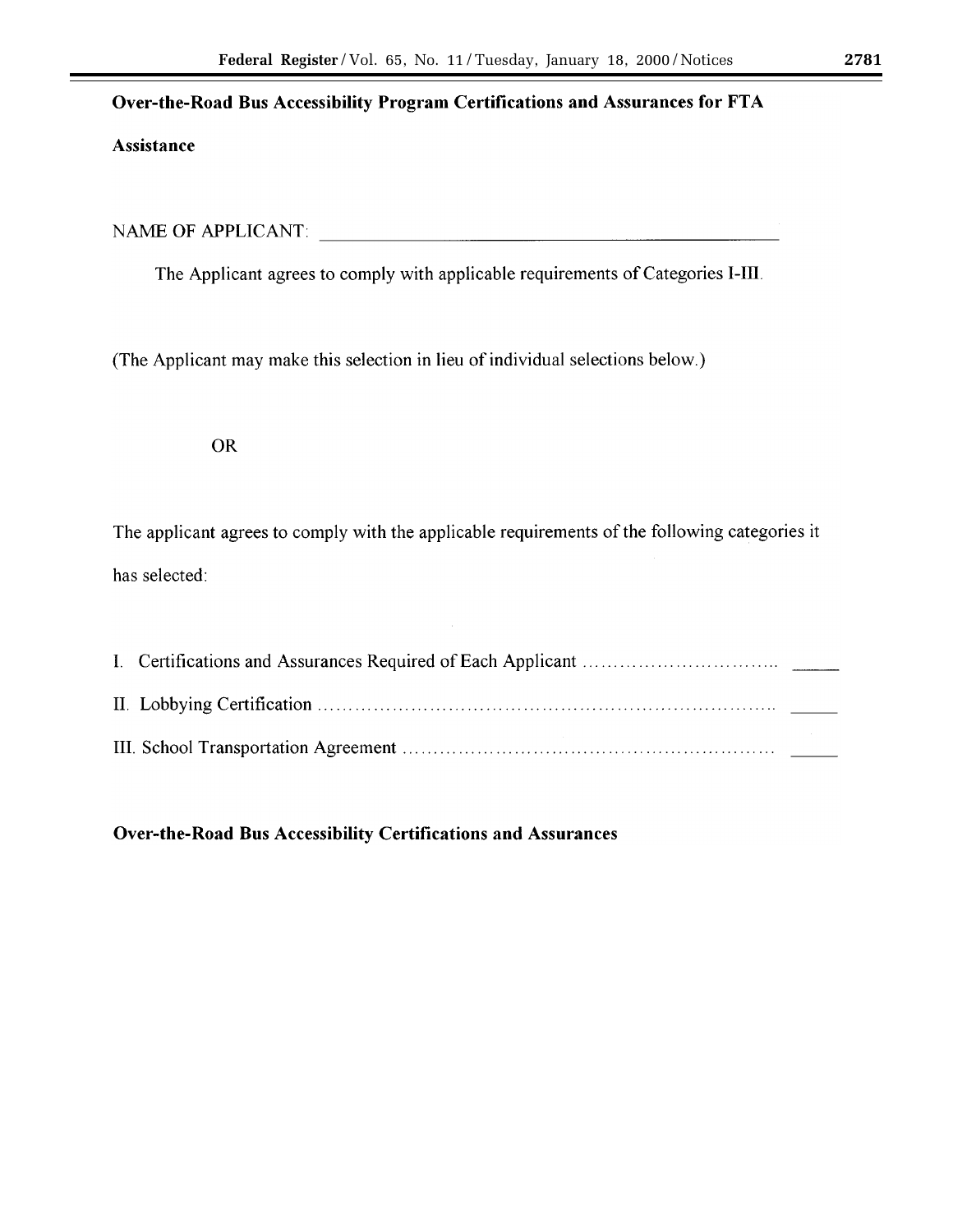Name of Applicant:

Name and relationship of Authorized Representative: \_\_\_\_\_\_\_\_\_\_\_\_\_\_\_\_\_\_\_\_\_\_\_\_\_\_\_\_

BY SIGNING BELOW I, (name), on behalf of the Applicant, declare that the Applicant has duly authorized me to make these certifications and assurances and bind the Applicant's compliance. Thus, the Applicant agrees to comply with all Federal statutes, regulations, executive orders, and administrative guidance required for each application it makes to the Federal Transit Administration (FTA).

FTA intends that the certifications and assurances the Applicant selects on the other side of this document should apply, as required, to each project for which the applicant seeks FTA assistance.

The applicant affirms the truthfulness and accuracy of the certifications and assurances it has made in the statements submitted herein with this document and any other submission made to FTA, and acknowledges that the provisions of the Program Fraud Civil Remedies Act of 1986, 31 U.S.C. 3801 et seq., as implemented by U.S. DOT regulations, "Program Fraud Civil" Remedies," 49 CFR part 31 apply to any certification, assurance or submission made to FTA. The criminal fraud provisions of 18 U.S.C. 1001 apply to any certification, assurance, or submission made in connection with any other program administered by FTA.

In signing this document, I declare under penalties of perjury that the foregoing certifications and assurances, and any other statements made by me on behalf of the Application are true and correct.

| Signature |  |  |  |
|-----------|--|--|--|
|           |  |  |  |
| Dota      |  |  |  |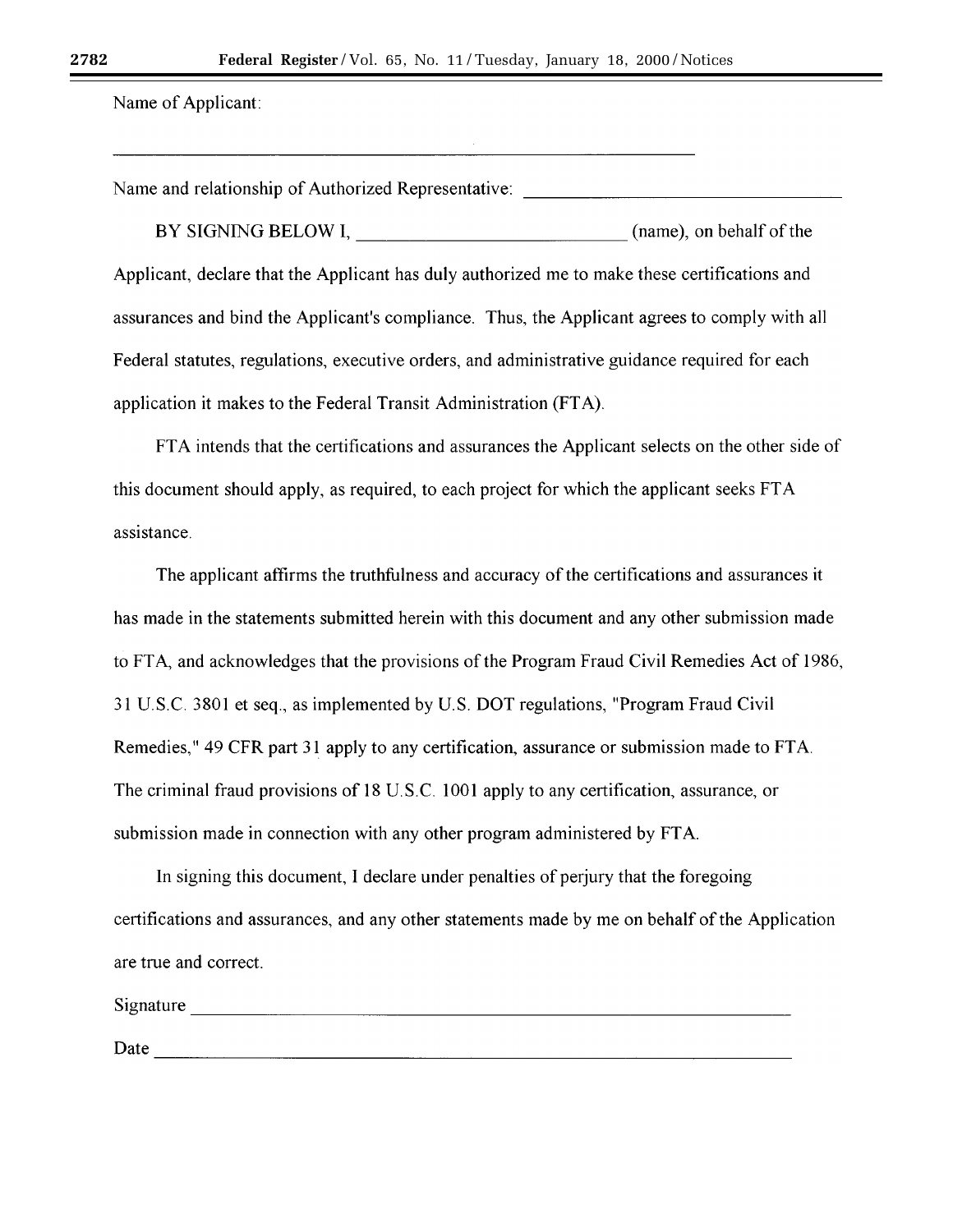Name

Authorized Representative of Applicant

## **Affirmation of Applicant's Attorney**

(Name of Applicant)

As the undersigned legal counsel for the above name applicant, I hereby affirm to the Applicant that it has authority under state and local law to make and comply with the certifications and assurances as indicated on the foregoing pages. I further affirm that, in my opinion, the certifications and assurances have been legally made and constitute legal and binding obligations on the applicant.

I further affirm to the Applicant that, to the best of my knowledge, there is no legislation or litigation pending or imminent that might adversely affect the validity of these certifications and assurances, or of the performance of the project. Furthermore, if I become aware of circumstances that change the accuracy of the foregoing statements, I will notify the applicant promptly, which may so inform FTA.

| Signature                   |
|-----------------------------|
| Date                        |
| Name                        |
| <b>Applicant's Attorney</b> |

Each Applicant for FTA financial assistance and each FTA grantee with an active capital project must provide an attorney's affirmation of the Applicant's legal capacity.

## **Appendix D—Grant Application Checklist**

1. Transmittal letter 2. Project Eligibility 3. Project Information

4. Project Narrative

5. Fleet Information

6. Service Information

7. Labor Information 43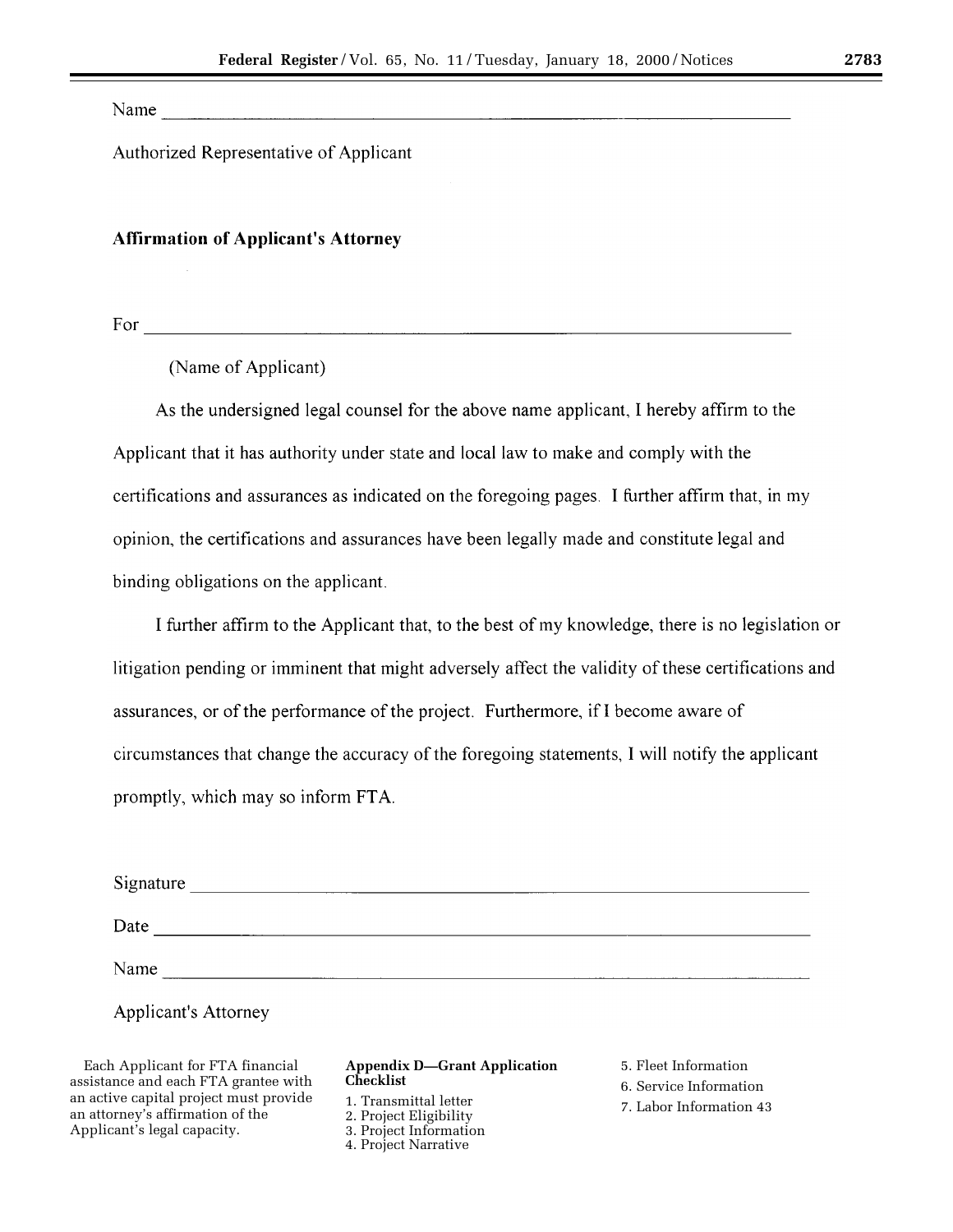| <b>APPLICATION FOR</b>                                          |                                                                 | APPENDIX E                        |                                                                                                                 |                                                                                                                                                                                                                                      | OMB Approval No. 0348-0043 |
|-----------------------------------------------------------------|-----------------------------------------------------------------|-----------------------------------|-----------------------------------------------------------------------------------------------------------------|--------------------------------------------------------------------------------------------------------------------------------------------------------------------------------------------------------------------------------------|----------------------------|
| FEDERAL ASSISTANCE                                              |                                                                 | 2. DATE SUBMITTED                 |                                                                                                                 | Applicant Identifier                                                                                                                                                                                                                 |                            |
| 1. TYPE OF SUBMISSION:<br>Application<br>Construction           | 3. DATE RECEIVED BY STATE<br>Preapplication<br>  Construction   |                                   | <b>State Application Identifier</b><br>Federal Identifier<br>4. DATE RECEIVED BY FEDERAL AGENCY                 |                                                                                                                                                                                                                                      |                            |
| <b>Non-Construction</b>                                         | <b>Non-Construction</b>                                         |                                   |                                                                                                                 |                                                                                                                                                                                                                                      |                            |
| 5. APPLICANT INFORMATION<br>Legal Name:                         |                                                                 |                                   | Organizational Unit:                                                                                            |                                                                                                                                                                                                                                      |                            |
|                                                                 |                                                                 |                                   |                                                                                                                 |                                                                                                                                                                                                                                      |                            |
| Address (give city, county, State, and zip code):               |                                                                 |                                   | Name and telephone number of person to be contacted on matters involving<br>this application (give area code)   |                                                                                                                                                                                                                                      |                            |
| 6. EMPLOYER IDENTIFICATION NUMBER (EIN):                        |                                                                 |                                   | 7. TYPE OF APPLICANT: (enter appropriate letter in box)<br>A. State<br>H. Independent School Dist.              |                                                                                                                                                                                                                                      |                            |
| 8. TYPE OF APPLICATION:                                         |                                                                 |                                   | <b>B. County</b>                                                                                                | I. State Controlled Institution of Higher Learning                                                                                                                                                                                   |                            |
| l New                                                           | <b>Continuation</b>                                             | <b>Revision</b>                   | C. Municipal                                                                                                    | J. Private University                                                                                                                                                                                                                |                            |
|                                                                 |                                                                 |                                   | D. Township<br>E. Interstate                                                                                    | K. Indian Tribe<br>L. Individual                                                                                                                                                                                                     |                            |
| If Revision, enter appropriate letter(s) in box(es)             |                                                                 |                                   | F. Intermunicipal                                                                                               | M. Profit Organization                                                                                                                                                                                                               |                            |
| A. Increase Award                                               | <b>B.</b> Decrease Award                                        | C. Increase Duration              | G. Special District                                                                                             | N. Other (Specify) _                                                                                                                                                                                                                 |                            |
| D. Decrease Duration Other(specify):                            |                                                                 |                                   |                                                                                                                 |                                                                                                                                                                                                                                      |                            |
|                                                                 |                                                                 |                                   | 9. NAME OF FEDERAL AGENCY:                                                                                      |                                                                                                                                                                                                                                      |                            |
|                                                                 |                                                                 |                                   |                                                                                                                 |                                                                                                                                                                                                                                      |                            |
|                                                                 | 10. CATALOG OF FEDERAL DOMESTIC ASSISTANCE NUMBER:              |                                   |                                                                                                                 | 11. DESCRIPTIVE TITLE OF APPLICANT'S PROJECT:                                                                                                                                                                                        |                            |
| TITLE:                                                          |                                                                 |                                   |                                                                                                                 |                                                                                                                                                                                                                                      |                            |
|                                                                 | 12. AREAS AFFECTED BY PROJECT (Cities, Counties, States, etc.): |                                   |                                                                                                                 |                                                                                                                                                                                                                                      |                            |
| <b>13. PROPOSED PROJECT</b>                                     | 14. CONGRESSIONAL DISTRICTS OF:                                 |                                   |                                                                                                                 |                                                                                                                                                                                                                                      |                            |
| <b>Start Date</b><br><b>Ending Date</b>                         | a. Applicant                                                    |                                   | b. Project                                                                                                      |                                                                                                                                                                                                                                      |                            |
| <b>15. ESTIMATED FUNDING:</b>                                   |                                                                 | œ                                 | 16. IS APPLICATION SUBJECT TO REVIEW BY STATE EXECUTIVE<br>ORDER 12372 PROCESS?                                 |                                                                                                                                                                                                                                      |                            |
| a. Federal<br><b>b.</b> Applicant                               | \$<br>\$                                                        | $\overline{\mathbf{c}}$           |                                                                                                                 | a. YES. THIS PREAPPLICATION/APPLICATION WAS MADE                                                                                                                                                                                     |                            |
|                                                                 |                                                                 |                                   | AVAILABLE TO THE STATE EXECUTIVE ORDER 12372<br>PROCESS FOR REVIEW ON:<br>DATE_                                 |                                                                                                                                                                                                                                      |                            |
| c. State                                                        | \$                                                              | $\overline{\bullet}$              |                                                                                                                 |                                                                                                                                                                                                                                      |                            |
| d. Local                                                        | \$                                                              | $\omega$<br>$\boldsymbol{\infty}$ | b. No. F PROGRAM IS NOT COVERED BY E.O. 12372<br>OR PROGRAM HAS NOT BEEN SELECTED BY STATE<br><b>FOR REVIEW</b> |                                                                                                                                                                                                                                      |                            |
| e. Other                                                        | \$                                                              | œ                                 |                                                                                                                 |                                                                                                                                                                                                                                      |                            |
| f. Program Income                                               | \$                                                              |                                   |                                                                                                                 | 17. IS THE APPLICANT DELINQUENT ON ANY FEDERAL DEBT?                                                                                                                                                                                 |                            |
| g. TOTAL<br>s                                                   |                                                                 | œ                                 | Yes If "Yes," attach an explanation.<br>$\Box$ No                                                               |                                                                                                                                                                                                                                      |                            |
|                                                                 | ATTACHED ASSURANCES IF THE ASSISTANCE IS AWARDED.               |                                   |                                                                                                                 | 18. TO THE BEST OF MY KNOWLEDGE AND BELIEF, ALL DATA IN THIS APPLICATION/PREAPPLICATION ARE TRUE AND CORRECT, THE<br>DOCUMENT HAS BEEN DULY AUTHORIZED BY THE GOVERNING BODY OF THE APPLICANT AND THE APPLICANT WILL COMPLY WITH THE |                            |
| a. Type Name of Authorized Representative                       |                                                                 | b. Tille                          | c. Telephone Number                                                                                             |                                                                                                                                                                                                                                      |                            |
| d. Signature of Authorized Representative                       |                                                                 |                                   | e. Date Signed                                                                                                  |                                                                                                                                                                                                                                      |                            |
| <b>Previous Edition Usable</b><br>Standard Form 424 (Rev. 7-97) |                                                                 |                                   |                                                                                                                 |                                                                                                                                                                                                                                      |                            |

Prescribed by OMB Circular A-102